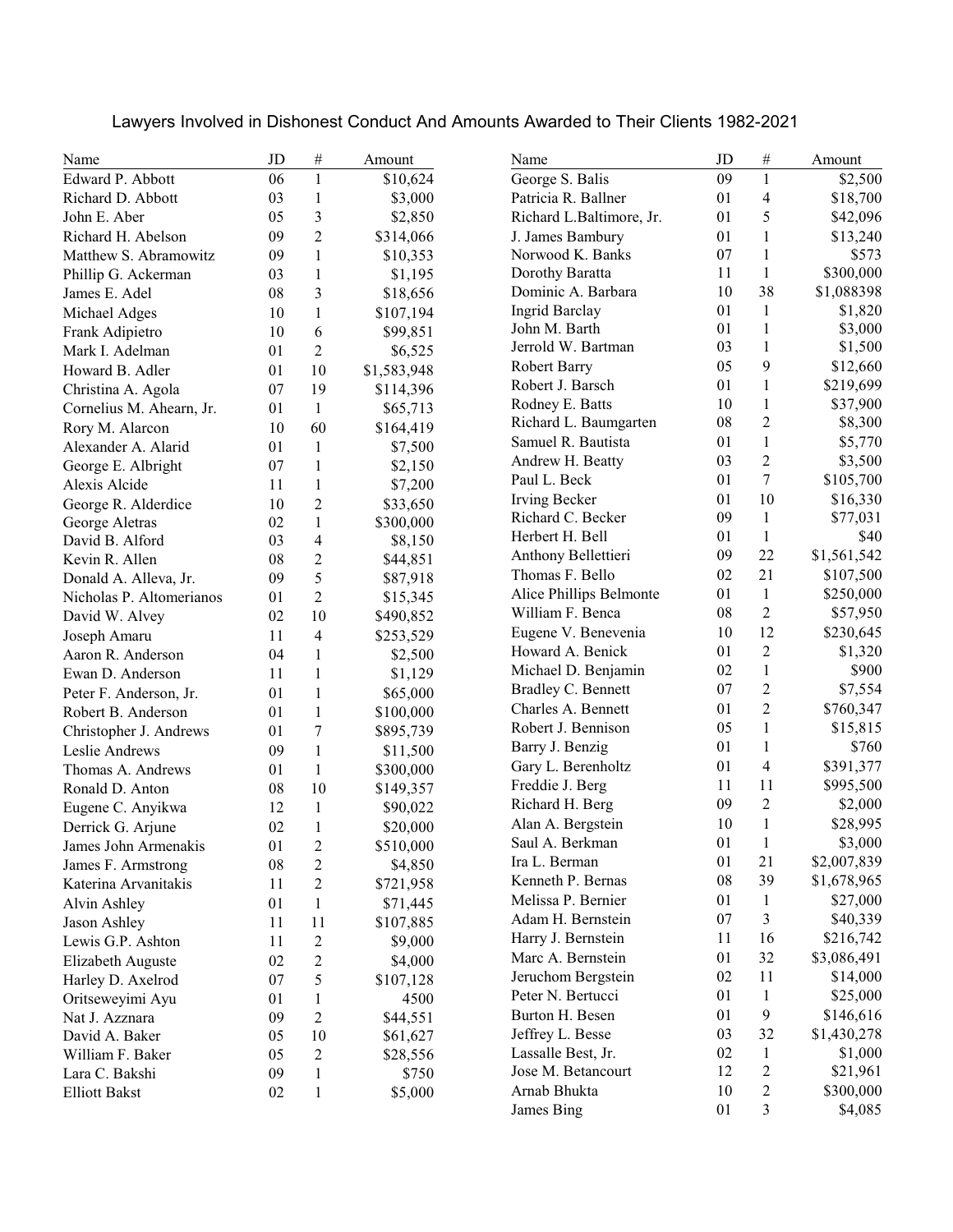| Name                      | JD         | $\#$             | Amount    | Name                     | JD     | $\#$                     | Amount      |
|---------------------------|------------|------------------|-----------|--------------------------|--------|--------------------------|-------------|
| Charles Birnbaum          | 02         | $\mathbf{1}$     | \$594     | Robert J. Buonomo        | 09     | $\mathbf{1}$             | \$8,047     |
| Frederick Bittner, Jr.    | 09         | 9                | \$522,023 | Joseph T. Burchill       | 06     | $\mathbf{1}$             | \$25,000    |
| Warren J. Black           | 01         | 1                | \$20,576  | John R. Burgess          | 08     | 6                        | \$30,868    |
| Blaich & Dries            | 09         | $\boldsymbol{7}$ | \$236,162 | Timothy K. Burgess       | 07     | $\overline{c}$           | \$9,118     |
| Walter H. Blaich, Jr.     | 09         | $\tau$           | \$385,835 | W. Michael Burke         | 03     | $\overline{c}$           | \$700       |
| Richard T. Blancato       | 09         | $\overline{2}$   | \$245,000 | William M. Burke         | 03     | $\overline{c}$           | \$101,035   |
| Diane S. Blank            | 01         | 2                | \$5,616   | <b>Israel Burns</b>      | 02     | 3                        | \$161,762   |
| Howard L. Blau            | 01         | 6                | \$139,500 | Jeffrey S. Burns         | 10     | 6                        | \$24,370    |
| F. Daniel Blizard         | 09         | 6                | \$31,360  | Stephen J. Bury          | 01     | 1                        | \$25,000    |
| Mark A. Bloomberg         | 01         | 1                | \$1,500   | Lawrence Buscemi         | 10     | 30                       | \$360,005   |
| Steven A. Bloomberg       | 02         | 1                | \$700     | Charles S. Butin         | 10     | $\overline{c}$           | \$6,750     |
| Lawrence Bluth            | 11         | 1                | \$11,500  | Gail D. Butler           | 01     | $\overline{2}$           | \$55,650    |
| Allen J. Bodner           | 01         | $\mathbf{1}$     | \$100,000 | Jason M. Butler          | 02     | $\overline{2}$           | \$4,000     |
| Howard J. Bodner          | 10         | 20               | \$968,658 | H. Ronald Buttarazzi     | 07     | 3                        | \$68,870    |
| Murray Bogatin            | 01         | $\overline{2}$   | \$9,400   | Cathryn A. Byrne         | 10     | $\mathbf{1}$             | \$226,491   |
| Philip L. Boneta          | 02         | $\mathfrak{Z}$   | \$19,533  | Donna A. Campbell        | 09     | 5                        | \$326,206   |
| Anthony J. Bonfiglio      | 01         | 3                | \$114,000 | John E. Campbell         | 09     | $\overline{2}$           | \$25,000    |
| Martin Borakove           | 01         | $\overline{c}$   | \$16,101  | Arturo A. Campomanes     | 02     | 3                        | \$110,000   |
| Lee H. Bostic             | 11         | 4                | \$31,583  | Manuel Campos-Galvan     | 01     | $\overline{2}$           | \$137,777   |
| Richard D. Bourzouye      | 01         | 4                | \$15,000  | William V. Canale        | 04     | $\mathbf{1}$             | \$4,873     |
| Darrell L. Bowen          | 04         | 1                | \$300     | Nicholas Capobianco      | 07     | $\overline{4}$           | \$6,530     |
| Martin J. E. Bowers       | 10         | 1                | \$12,750  | Andrew F. Capoccia       | 03     | 414                      | \$394,348   |
| Jonathan N. Boxer         | 10         | 12               | \$61,364  | Russell J. Carbone       | 11     | $\overline{c}$           | \$19,000    |
| Raymond D. Bradford       | 09         | $\overline{2}$   | \$20,779  | Pincus David Carlebach   | 01     | $\mathbf{1}$             | \$400,000   |
| Karen E. Bragg            | 10         | $\mathbf{1}$     | \$250     | Don A. Carlos, Jr.       | 01     | $\mathbf{1}$             | \$16,467    |
| Hugh F. Brammer           | 10         | 1                | \$410     | Kenneth B. Carnesi       | 10     | 11                       | \$432,798   |
| E. Lawrence Brass         | 10         | 14               | \$339,657 | William F. Carrigan, Jr. | 05     | 4                        | \$85,642    |
| Leo Bresler               | 10         | $\overline{2}$   | \$100,000 | James G. Carroll         | 10     | 2                        | \$133,790   |
| Michael R. Bressler       | 01         | 13               | \$47,885  | Chase Arthur Caro        | 01     | 10                       | \$1,323,712 |
| John D. Bridge            | 08         | $\mathbf{1}$     | \$1,000   | Joi M. Cary              | 07     | 5                        | \$7,106     |
| Richard Brill             | 09         | 1                | \$15,680  | Richard A. Caserta       | 02     | 6                        | \$346,500   |
| Gerard E. Brogdon         | 11         | 2                | \$27,000  | Anthony C. Cassamassima  | 10     | 4                        | \$44,333    |
| <b>Bernard Bronner</b>    | 10         | 1                | \$41,640  | Robert J. Cassandro      | 10     | 2                        | \$460,000   |
| Trevor L. Brooks          | 01         | 1                | \$21,021  | John M. Cassel           | 03     | $\mathbf{1}$             | \$65,000    |
| Martha Jane Brosius       | 10         | 8                | \$755,649 | Stuart B. Cassell        | 11     | 35                       | \$486,387   |
| Harold Brotman            | 10         | $\mathbf 1$      | \$6,667   | Frank V. Cassese         | $02\,$ | 23                       | \$335,830   |
| S. Lawrence Brotmann      | 09         | 1                | \$250,675 | Gaspar M. Castillo       | 03     | 2                        | \$15,100    |
| <b>Bertram Brown</b>      | 01         | 4                | \$163,665 | Richard H. Cataldi       | 08     | 3                        | \$71,810    |
| Bradford J. Brown         | 01         | 1                | \$36,000  | Vincent J. Catalfo       | 01     | $\mathbf{1}$             | \$45,000    |
| Godfrey G. Brown          | 02         | $\overline{c}$   | \$12,500  | Katherine R. Catanzarite | 04     | 19                       | \$60,843    |
| Harry L. Brown            | ${\bf 08}$ | $\overline{c}$   | \$27,346  | Frank B. Cegelski        | 07     | 3                        | \$109,943   |
| Wanda R. Brown            | 10         | 1                | \$74,917  | Gil A. Chachkes          | 02     | $\overline{\mathcal{L}}$ | \$9,280     |
| Terrence C. Brown-Steiner | 07         | $\overline{4}$   | \$31,795  | Christopher J. Chadick   | 05     | 82                       | \$82,597    |
| Glen W. Brownell          | 03         | 1                | \$285     | Harvey Chaly             | 10     | 4                        | \$42,944    |
| Mark Broydes              | 12         | 3                | \$2,050   | Violet A. Chandler       | 02     | $\overline{c}$           | \$56,943    |
| Kenneth E. Bruce          | 09         | 1                | \$800     | John R. Chaney, Jr.      | 01     | 3                        | \$2,276     |
| Stephen Brusch            | 01         | 1                | \$1,500   | Cassandra L. Channing    | 03     | $\mathbf{1}$             | \$4,500     |
| Alan I. Brutten           | 11         | 1                | \$500     | John P. Charles          | 11     | $\mathbf{1}$             | \$2,500     |
| Kevin C. Bryant           | 07         | 9                | \$9,475   | Michael M. Chasen        | 12     | 6                        | \$38,708    |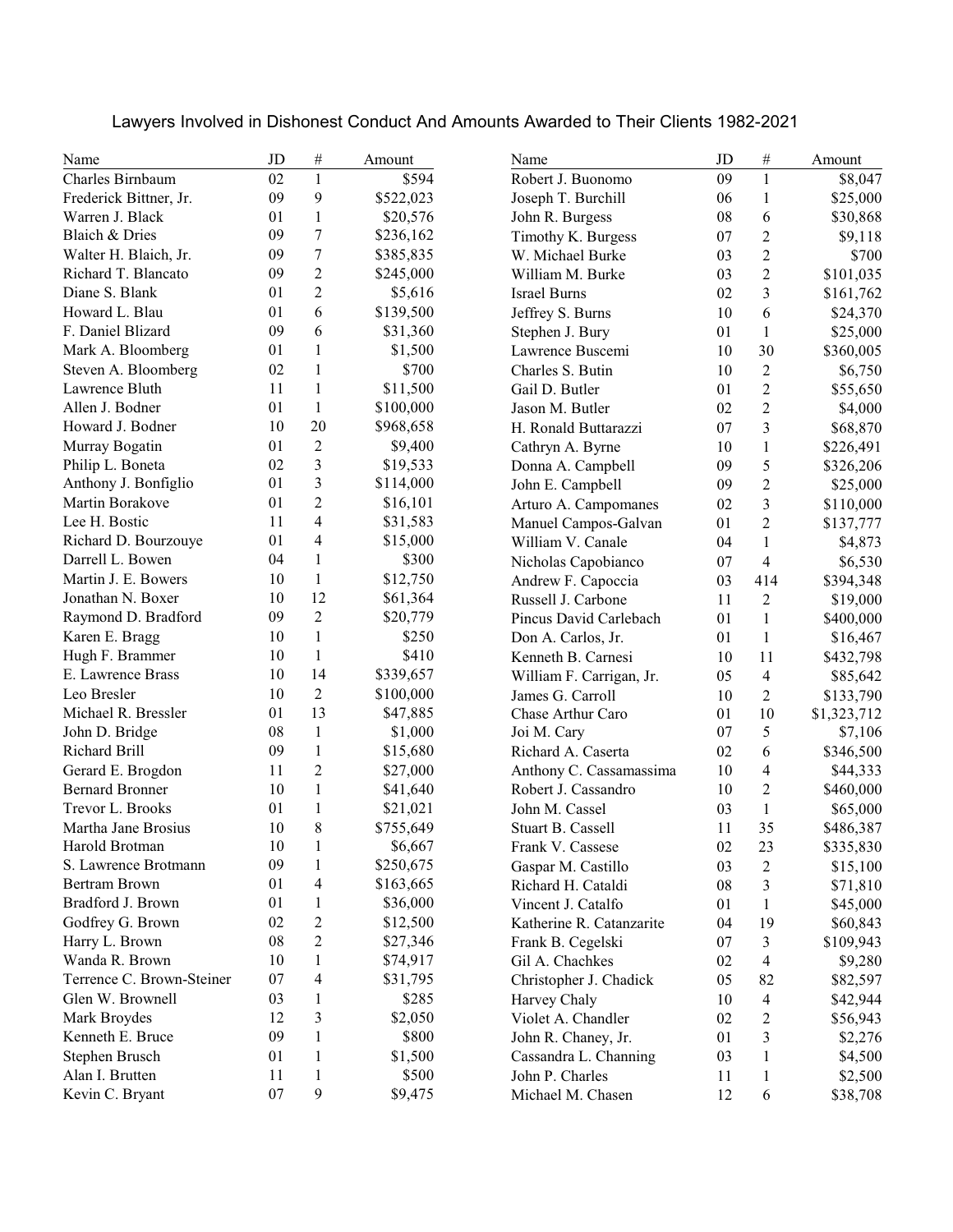| Name                  | JD | $\#$                     | Amount      | Name                             | JD         | $\#$                     | Amount      |
|-----------------------|----|--------------------------|-------------|----------------------------------|------------|--------------------------|-------------|
| Zahra M. Cheema       | 10 | $\overline{2}$           | \$4,200     | Ronald P. Crean                  | 01         | $\overline{2}$           | \$22,750    |
| Gwenerva D. Cherry    | 01 | 8                        | \$405,600   | Gene Crescenzi                   | 01         | $\overline{2}$           | \$6,880     |
| John D. Chestara      | 03 | 17                       | \$146,832   | Domenick Crispino                | 01         | 22                       | \$954,929   |
| Andrew Chin           | 01 | 1                        | \$1,465     | John T. Crone                    | 07         | 14                       | \$450,427   |
| Eugene E. Chmura      | 11 | 3                        | \$18,717    | Dennis D. Crowley                | 09         | 6                        | \$271,804   |
| Yohan Choi            | 01 | 38                       | \$866,383   | Marshall Oakes Crowley, Jr.      | 10         | $\overline{c}$           | \$44,859    |
| John M. Cholakis      | 03 | 1                        | \$52,383    | Martin J. Crowley                | 10         | 15                       | \$124,534   |
| Edward A. Christensen | 10 | 11                       | \$339,500   | Mark E. Crutchfield              | 02         | $\overline{\mathbf{4}}$  | \$12,773    |
| James Ciccone         | 02 | $\overline{2}$           | \$3,700     | Thomas P. Cullen, Jr.            | 11         | 4                        | \$93,513    |
| Robert A. Cicola      | 10 | 11                       | \$258,396   | Richard H. Cunningham            | 10         | 5                        | \$12,859    |
| Frank A. Cissi        | 05 | $\overline{2}$           | \$4,996     | David A. Curtin                  | 08         | 14                       | \$44,638    |
| John D. Clark         | 08 | 1                        | \$750       | John L. Curtis                   | 08         | 4                        | \$252,344   |
| Robert J. Clark       | 01 | 5                        | \$121,990   | Dona Curtis-Thomas               | 09         | 1                        | \$4,750     |
| A. Roger Clarke       | 07 | 5                        | \$193,183   | Marijan Cvjeticanin              | 10         | $\overline{c}$           | \$5,495     |
| Devon F. Clarke       | 02 | 5                        | \$15,500    | David Dale                       | 08         | $\mathbf{1}$             | \$2,515     |
| James F. Clarke       | 10 | 19                       | \$1,145,491 | R. Scott Daly                    | 02         | $\overline{2}$           | \$11,600    |
| Richard B. Claro      | 10 | $\mathbf{1}$             | \$76,500    | Timothy F. Daly                  | 10         | $\mathbf{1}$             | \$25,000    |
| W. Andrew Clawson     | 07 | 19                       | \$305,715   | Rudolph R. D'Amato               | 10         | $\mathfrak{2}$           | \$515,505   |
| Casey A. Clines       | 04 | $\mathbf{1}$             | \$350       | Benjamin F.L. Darden             | 06         | $\overline{c}$           | \$67,088    |
| James Coffin          | 03 | $\mathbf{1}$             | \$6,590     | W. Timothy Darrah                | 10         | $\overline{\mathcal{L}}$ | \$591,838   |
| Joseph A. Cofino      | 12 | $\overline{2}$           | \$3,500     | Samuel B. Dattilo                | 07         | 11                       | \$720,828   |
| Andrew J. Cohen       | 07 | 49                       | \$167,796   | Thomas P. Daubner                | 11         | $\mathbf{1}$             | \$500       |
| Daniel I. Cohen       | 01 | $\overline{\mathcal{L}}$ | \$81,720    | Kenneth P. Daumen, Sr.           | 08         | $\mathbf{1}$             | \$3,211     |
| James Harrison Cohen  | 01 | 5                        | \$57,055    | Mehran W. Davidian               | 10         | $\mathbf{1}$             | \$5,000     |
| Kevin I. Cohen        | 10 | 10                       | \$288,750   | Scott S. Davidoff                | 03         | $\mathbf{1}$             | \$10,000    |
| Roger L. Cohen        | 09 | 9                        | \$295,557   | Frazier Davidson                 | 09         | $\mathbf{1}$             | \$208,394   |
| Stanley I. Cohen      | 02 | 4                        | \$472,241   | Ingrid N. Davis                  | 02         | $\mathfrak{2}$           | \$5,982     |
| Kenneth H. Cohn       | 06 | 9                        | \$4,010     | James J. Davitt                  | 02         | $\mathbf{1}$             | \$100,000   |
| Kenneth W. Cohn       | 10 | 1                        | \$16,077    | George E. Dazzo                  | 10         | 6                        | \$104,500   |
| Theresa N. Coletti    | 11 | 25                       | \$53,317    | <b>Yvonne DeBenedetto</b>        | 10         | $\,8\,$                  | \$584,490   |
| Joseph L. Colp        | 01 | 3                        | \$12,300    | Reinalda Elizabeth Urena DeCheco | 10         | $\mathbf{1}$             | \$6,125     |
| Frank Coniglio        | 10 | 12                       | \$240,110   | Michael J. DeFilippo             | 13         | 10                       | \$27,775    |
| Kevin A. Conine       | 06 | $\overline{c}$           | \$40,861    | Mark D. Deinhart                 | 08         | $\boldsymbol{7}$         | \$709,235   |
| Kevin J. Connolly     | 01 | 3                        | \$63,818    | Sitro P. de la Cruz              | 01         | 3                        | \$45,001    |
| Joseph A. Contino     | 08 | $\overline{2}$           | \$200,000   | Frank DeGrasse                   | 12         | $\overline{2}$           | \$90,000    |
| Denise D. Cooper      | 09 | 3                        | \$140,592   | Jaime V. Delio                   | $10\,$     | $\mathfrak{2}$           | \$7,310     |
| Stephen E. Cooper     | 04 | $\overline{c}$           | \$268,455   | Laurieanne Delitta               | 09         | 12                       | \$3,602,633 |
| Edward M. Cooperman   | 10 | 3                        | \$12,700    | Nilda M. De Los Santos           | 12         | $\overline{\mathbf{4}}$  | \$18,790    |
| R. Lynette Copeland   | 08 | $\mathbf{1}$             | \$5,000     | Lawrence DeMayo                  | $02\,$     | 20                       | \$217,422   |
| Kevin P. Corcoran     | 09 | $\overline{c}$           | \$16,965    | Dustin J. Dente                  | 11         | $\overline{c}$           | \$82,150    |
| William J. Corcoran   | 01 | $\mathbf{1}$             | \$10,000    | Robert J. DePalma                | 13         | 5                        | \$699,960   |
| Eugene Cordaro        | 10 | 1                        | \$750       | Andrew H. DePodwin               | 09         | $\mathbf{1}$             | \$3,500     |
| Joseph E. Corrado     | 10 | 3                        | \$5,070     | Herbert B. Derman                | 01         | $\mathbf{1}$             | \$25,900    |
| Mark T. Costantino    | 01 | $\mathbf{1}$             | \$30,000    | Joseph A. Derrico                | 10         | $\mathbf{1}$             | \$131,877   |
| Gerald M. Cotter      | 10 | 28                       | \$990,471   | John L. Desmond                  | 03         | $\mathbf{1}$             | \$56,000    |
| James P. Cotter       | 08 | $\mathbf{1}$             | \$46,036    | Edward W. DeVerna, Jr.           | 10         | $\overline{c}$           | \$1,500     |
| Catherine N. Coughlin | 08 | 3                        | \$7,002     | Bertram S. Devorsetz             | 09         | $\overline{c}$           | \$1,100     |
| Norman Cousins        | 01 | 2                        | \$565,154   | James G. de Windt                | 10         | $\overline{c}$           | \$1,000     |
| Coxeter & Coxeter     | 03 | 1                        | \$50,000    | Anthony P. Diamond               | ${\bf 08}$ | 3                        | \$321,805   |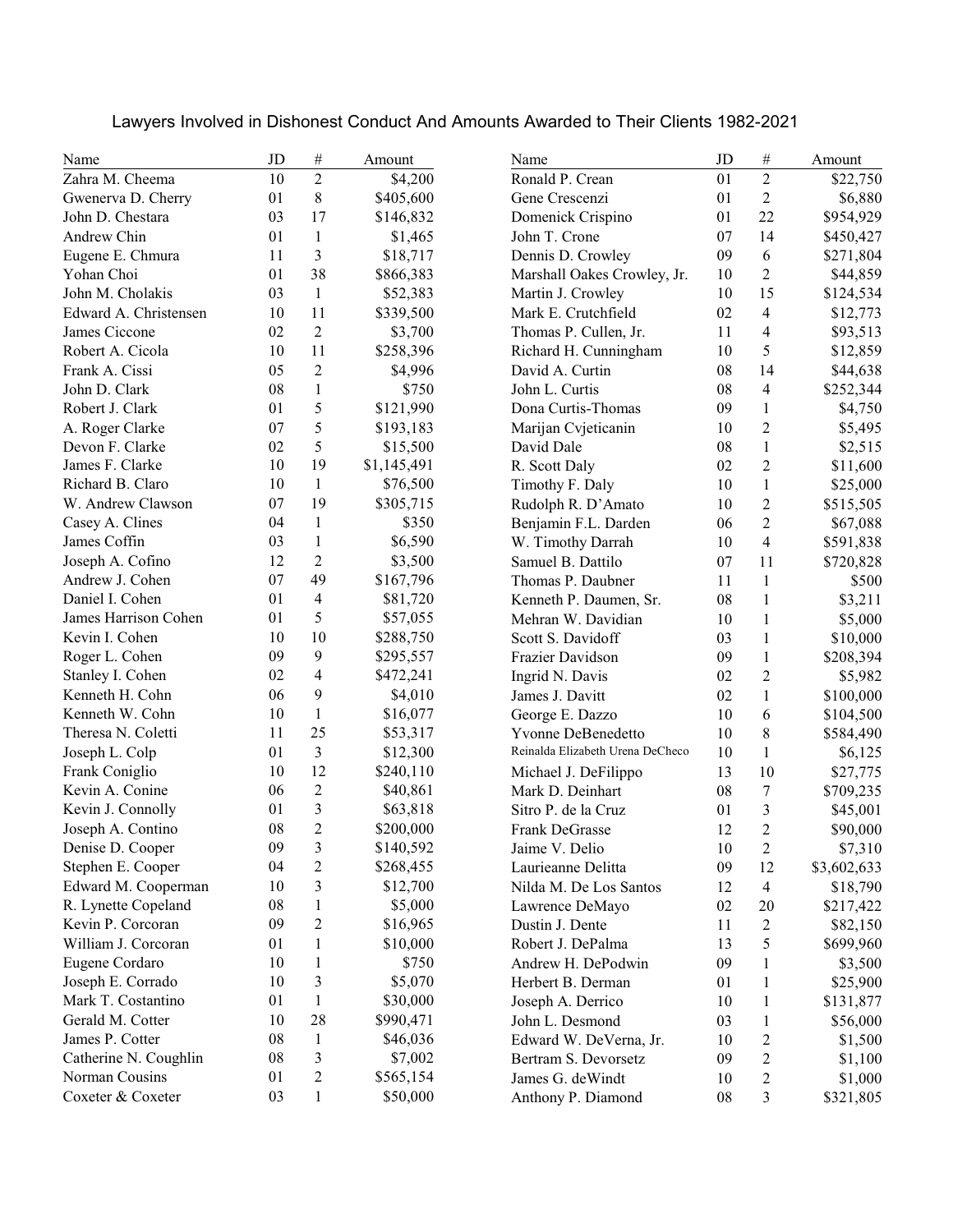| Name                           | JD | $\#$                    | Amount      | Name                    | JD | $\#$           | Amount      |
|--------------------------------|----|-------------------------|-------------|-------------------------|----|----------------|-------------|
| Jeffrey E. Diamond             | 11 | 42                      | \$534,612   | Saul L. Eagle           | 12 | $\overline{4}$ | \$290,404   |
| Steven H. Dickman              | 10 | 19                      | \$133,750   | Paul J. Eckelman        | 09 | 3              | \$8,895     |
| William A. DiConza             | 10 | $\mathbf{1}$            | \$165,150   | Eugene P. Edwinn        | 01 | 3              | \$107,770   |
| Mildred C. Didio               | 09 | 3                       | \$58,178    | Louis A. Egnasko        | 02 | 66             | \$1,921,450 |
| Edward W. Dietrich             | 05 | $\mathbf{1}$            | \$36,598    | Ehman & Marino          | 10 | 61             | \$3,061,535 |
| Linda M. Dieterich             | 10 | 14                      | \$195,214   | Samuel A. Ehrenfeld     | 01 | $\mathbf{1}$   | \$400,000   |
| Alfred C. DiGirolomo           | 10 | 4                       | \$970,000   | David A. Ehrlich        | 03 | 9              | \$19,740    |
| Augustine A. Diji              | 01 | 1                       | \$52,345    | Howard Eisenberg        | 01 | $\mathbf{1}$   | \$5,000     |
| James J. DiMartino             | 10 | 2                       | \$5,151     | Robert A. Eisenberg     | 02 | $\mathbf{1}$   | \$7,058     |
| Salvatore DiMisa               | 10 | 2                       | \$55,533    | Mitchell Eisenstat      | 01 | $\overline{2}$ | \$3,675     |
| David S. Dindial               | 11 | $\overline{c}$          | \$27,500    | Calvin Eleby, Jr.       | 03 | $\overline{2}$ | \$35,907    |
| Vincent R. DiPasquale          | 08 | 6                       | \$262,277   | Dennis P. Elkin         | 11 | $\mathbf{1}$   | \$250       |
| Keisha N. Dixon                | 09 | 1                       | \$38,500    | Robert S. Elkins        | 10 | 3              | \$101,450   |
| Robert E. Dizak                | 01 | 19                      | \$170,293   | Christopher S. Ellerman | 02 | $\overline{2}$ | \$15,000    |
| Fitzpatrick N. St. Hill Dodson | 02 | 1                       | \$60,101    | Scevia Storr Ellis      | 11 | $\overline{c}$ | \$61,476    |
| Birol John Dogan               | 01 | 6                       | \$43,673    | W. Joseph Embser        | 08 | $\mathbf{1}$   | \$100,000   |
| Jerrold A. Domingo             | 01 | $\overline{\mathbf{3}}$ | \$19,000    | Jimmie L. Engram        | 12 | 3              | \$33,500    |
| Myron Domsky                   | 10 | 3                       | \$3,500     | Charles E. Ennis        | 07 | 3              | \$52,427    |
| Valmiro L. Donado              | 11 | $\mathbf{1}$            | \$59,550    | Nancy P. Enoksen        | 10 | $\mathbf{1}$   | \$187,040   |
| Farrel R. Donald               | 02 | 3                       | \$26,000    | Michael L. Entes        | 02 | $\overline{2}$ | \$10,000    |
| Andrew S. Donner               | 10 | 12                      | \$115,131   | Michael F. Erdheim      | 01 | 20             | \$993,099   |
| Paul B. Donohue                | 09 | $\mathbf{1}$            | \$750       | Steven M. Erdheim       | 09 | 23             | \$12,840    |
| Michael J. Donovan             | 01 | $\mathbf{1}$            | \$27,531    | Jonathan Erickson       | 07 | 6              | \$111,173   |
| Walter M. Donovan              | 08 | 23                      | \$75,050    | Jerome J. Erlin         | 01 | 4              | \$42,595    |
| H. Paul Doucette, Jr.          | 07 | 9                       | \$16,200    | Raphael A. Escalante    | 01 | $\overline{c}$ | \$3,000     |
| George E. Dougherty, Jr.       | 03 | 6                       | \$140,388   | John R. Esposito        | 12 | $\mathbf{1}$   | \$5,700     |
| William J. Dougherty           | 10 | 5                       | \$124,795   | Gene Ira Esser          | 02 | 12             | \$23,877    |
| Gerald P. Douglas              | 02 | $\tau$                  | \$648,854   | F. Birt Evans, Jr.      | 04 | 12             | \$28,022    |
| Frank J. Doupona               | 09 | 10                      | \$602,595   | Robert A. Evans, Jr.    | 01 | $\mathbf{1}$   | \$50,000    |
| Charles H. Downing             | 01 | $\overline{2}$          | \$6,362     | James S. Falletta       | 11 | 31             | \$1,154,604 |
| James L. Dowsey, III           | 10 | 1                       | \$8,500     | Thomas A. Farinella     | 01 | $\overline{c}$ | \$4,780     |
| Marcia J. Doyle                | 03 | 4                       | \$77,400    | John Bennett Farrell    | 04 | 3              | \$63,245    |
| Paul Drager                    | 09 | 1                       | \$500       | James C. Farrington     | 03 | $\mathbf{1}$   | \$15,560    |
| Edwin E. Drakes                | 02 | 1                       | \$25,647    | Arnold H. Fassler       | 11 | 12             | \$111,658   |
| Marc S. Dreier                 | 01 | 11                      | \$1,848,227 | James H. Fay            | 02 | $\mathbf{1}$   | \$400       |
| Adrian P. Driggs, III          | 01 | $\mathbf{1}$            | \$45,000    | Charles L. Feely        | 01 | 3              | \$256,906   |
| Arthur S. Drotzer              | 09 | $\overline{c}$          | \$5,255     | Milton Feinman          | 01 | 9              | \$520,987   |
| Ernest J. DuBose               | 02 | 6                       | \$9,895     | Harvey Felton           | 09 | $\mathbf{1}$   | \$40,426    |
| Robert G. Dubrow               | 10 | $\mathbf{1}$            | \$28,428    | John F. Felton          | 01 | $\overline{c}$ | \$7,000     |
| James P. Duffy                 | 10 | 1                       | \$137,853   | Willie R. Felton        | 07 | 29             | \$134,491   |
| Michael J. Duffy               | 05 | 5                       | \$236,536   | Perry V. Ferrara        | 10 | 58             | \$1,645,861 |
| Melvin G. Duke                 | 02 | $\mathbf{1}$            | \$1,500     | Michael G. Feurtado     | 11 | $\overline{4}$ | \$57,800    |
| Andrew S. Dunn                 | 07 | $\mathbf{1}$            | \$5,502     | Steven B. Fidelman      | 11 | 9              | \$78,532    |
| Peter J. Dunne                 | 10 | 13                      | \$68,950    | Carl M. Field           | 10 | 24             | \$173,904   |
| Michael N. Durante             | 10 | $\mathbf{1}$            | \$60,000    | Ian M. Fields           | 09 | $\mathbf{1}$   | \$2,500     |
| Michal Durove                  | 01 | 1                       | \$35,000    | Alan E. Fielitz         | 08 | $\,8\,$        | \$71,943    |
| John E. Durst, Jr.             | 10 | 1                       | \$363,557   | Barry K. Fine           | 10 | $\mathbf{1}$   | \$16,788    |
| Thomas A. Dussault             | 03 | 184                     | \$329,956   | Eric S. Finger          | 10 | $27\,$         | \$256,265   |
| Roger L. Dworsky               | 04 | 10                      | \$42,000    | Lawrence F. Finley      | 06 | $\mathbf{1}$   | \$35,000    |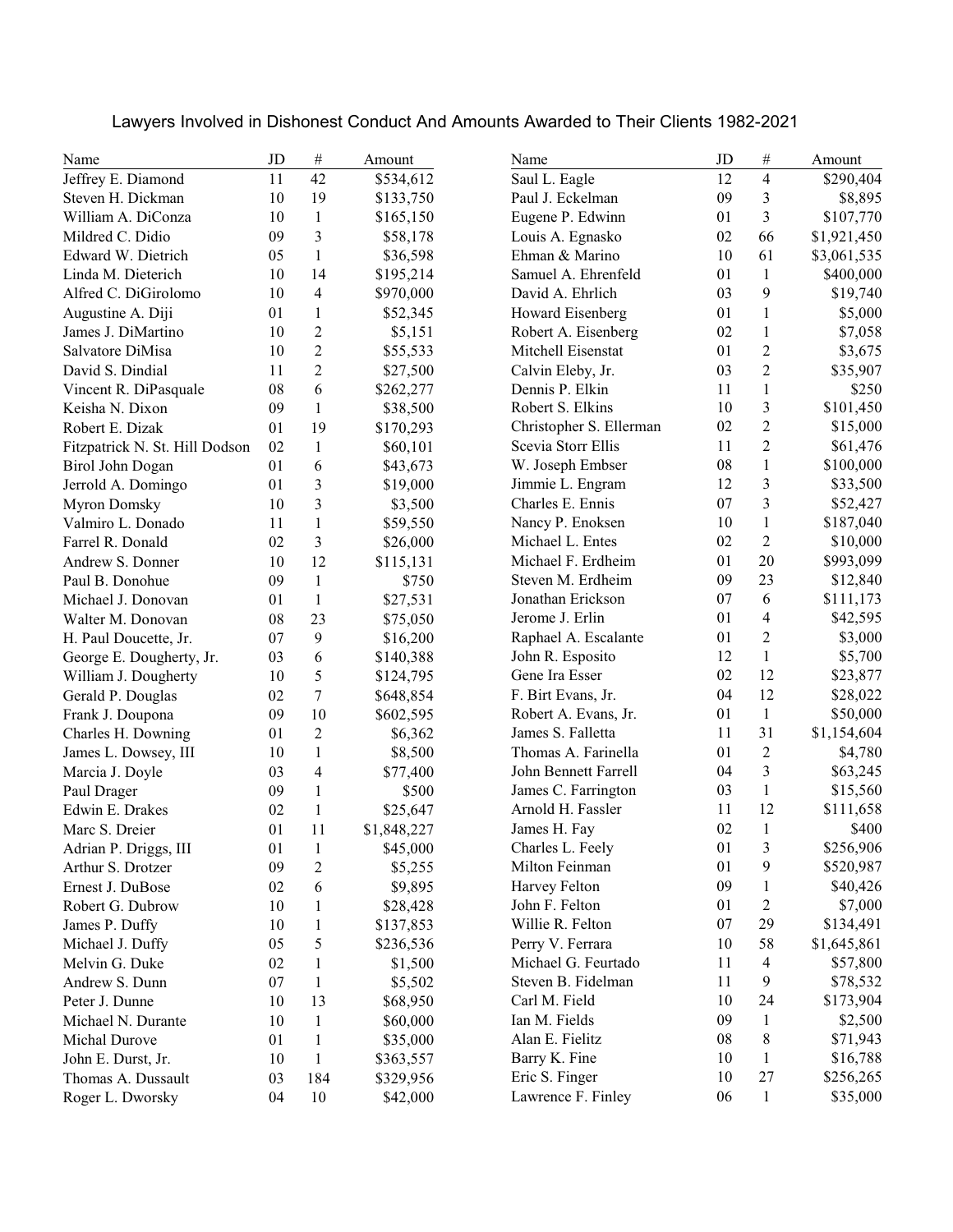| Name                    | JD | $\#$                     | Amount      | Name                         | JD | #              | Amount      |
|-------------------------|----|--------------------------|-------------|------------------------------|----|----------------|-------------|
| Richard C. Fioretti     | 10 | $\overline{c}$           | \$248,358   | Maurice R. Garber            | 01 | 6              | \$74,830    |
| Timothy A. Fischer      | 08 | $\mathbf{1}$             | \$155       | Francis P. Garofalo          | 02 | 3              | \$64,000    |
| Fischer & Quaintance    | 08 | $\overline{2}$           | \$110,897   | Edward M. Gasperi            | 04 | 5              | \$8,231     |
| Stuart G. Fish          | 01 | 5                        | \$172,966   | Gary G. Gauthier             | 09 | $\mathbf{1}$   | \$1,000     |
| Ivan S. Fisher          | 01 | $\mathbf{1}$             | \$100,000   | Michael S. Gawel             | 08 | $\mathbf{1}$   | \$1,200     |
| William P. Fitzerald    | 10 | 13                       | \$773,022   | Jack O. Gaylord              | 08 | $\mathbf{1}$   | \$12,332    |
| Michael G. Flanagan     | 01 | 13                       | \$884,137   | Aaron Gelbwaks               | 01 | $\mathbf{1}$   | \$229,553   |
| Thomas M. Flannery      | 03 | 1                        | \$480       | Kenneth J. Gellerman         | 02 | 24             | \$241,049   |
| Jeffrey D. Fletcher     | 01 | 1                        | \$500       | James G. Gembarosky          | 08 | 7              | \$15,426    |
| Florien Carl Flierl     | 08 | 8                        | \$65,695    | Glen J. Gentile              | 01 | 19             | \$90,810    |
| Dan Foley               | 09 | 1                        | \$203       | Joel L. Getreau              | 01 | 10             | \$252,006   |
| Charles A. Fontana      | 11 | $\overline{2}$           | \$12,000    | Constantine C. Giannakos     | 11 | $\overline{c}$ | \$198,000   |
| Robert C. Fontanelli    | 02 | 24                       | \$1,566,570 | Frank P. Giaramita           | 02 | $\overline{c}$ | \$7,500     |
| Joseph M. Fonte         | 02 | $\overline{2}$           | \$12,500    | Michael R. Gidro             | 03 | $\overline{c}$ | \$13,750    |
| Lee A. Forlenza         | 01 | 9                        | \$1,657,075 | Anne O. Gilde                | 02 | $\mathbf{1}$   | \$1,045     |
| Seymour Forman          | 01 | $\mathbf{1}$             | \$500       | Thomas Eric Gill             | 10 | 6              | \$87,500    |
| Harry A. Foster         | 01 | 3                        | \$40,092    | Harriett A. Gilliam          | 10 | $\mathbf{1}$   | \$212,000   |
| Jonathan P. Francis     | 03 | $\overline{2}$           | \$1,947     | James Gilmartin              | 01 | $\overline{c}$ | \$3,613     |
| Alan Frank              | 03 | 5                        | \$23,700    | John G. Giordanella          | 11 | $\mathbf{1}$   | \$3,325     |
| Barry N. Frank          | 12 | $\mathbf{1}$             | \$4,000     | Joseph J. Giordano           | 10 | 1              | \$14,339    |
| David S. Frankel        | 10 | $\mathbf{1}$             | \$100,000   | Joseph A. Giorgi             | 07 | $\mathbf{1}$   | \$4,685     |
| Robert L. Fraser        | 07 | $\overline{\mathcal{A}}$ | \$16,846    | Guy G. Giuliano              | 02 | 19             | \$1,735,330 |
| Paul I. Freedman        | 01 | 49                       | \$117,305   | Jarrett F. Glantz            | 01 | 25             | \$1,789,786 |
| Andrew J. French        | 10 | $\mathbf{1}$             | \$9,619     | Richard F. Gluszak           | 10 | 5              | \$577,259   |
| Mark G. Fresco          | 01 | 5                        | \$61,961    | Colvin C. Goddard            | 11 | $\overline{c}$ | \$70,667    |
| Paul W. Frieary         | 12 | $\mathbf{1}$             | \$83,300    | Kenneth H. Godt              | 10 | $\mathbf{1}$   | \$239,500   |
| Sydney Friedler         | 10 | 27                       | \$365,711   | Harold L. Goerlich           | 10 | 4              | \$65,178    |
| Arthur S. Friedman      | 02 | $\mathbf{1}$             | \$12,916    | Roger J. Gofton              | 09 | $\overline{c}$ | \$182,800   |
| <b>Martin Fries</b>     | 11 | 17                       | \$81,713    | Fred Gold                    | 11 | 3              | \$113,250   |
| Alfred L. Fritz, III    | 08 | 21                       | \$86,766    | Mark E. Gold                 | 09 | $\mathbf{1}$   | \$200,000   |
| Joel A. Fruchter        | 01 | 5                        | \$120,632   | Henry S. Goldman             | 09 | 9              | \$224,823   |
| Daniel R. Fruitbine     | 01 | 1                        | \$8,750     | Jerome E. Goldman            | 09 | $\overline{c}$ | \$56,406    |
| <b>Stuart Frum</b>      | 04 | $\tau$                   | \$147,071   | Michael L. Goldman           | 01 | $\mathbf{1}$   | \$43,000    |
| Jerome H. Funk          | 09 | 22                       | \$12,049    | Steven F. Goldman            | 01 | $\overline{c}$ | \$4,818     |
| Henry G. Fury           | 09 | 9                        | \$150,341   | Barry E. Goldrod             | 01 | $\mathbf{1}$   | \$51,357    |
| Dumas Gabbriellini      | 01 | $\mathbf{1}$             | \$4,950     | Charles H. Goldstein         | 10 | $\,1\,$        | \$43,000    |
| Wayne K. Gabel          | 09 | $\mathbf{1}$             | \$11,437    | Alan R. Golkin               | 08 | 5              | \$269,624   |
| Ross M. Gadye           | 01 | $\mathbf{1}$             | \$2,360     | <b>Ismael Gonzales</b>       | 01 | 3              | \$4,918     |
| Yoram Gafni             | 01 | 5                        | \$7,550     | <b>Oscar Gonzales-Suarez</b> | 01 | $\mathbf{1}$   | \$5,000     |
| Joseph R. Gagliano, Jr. | 01 | 10                       | \$608,928   | Lennard S. Goodman           | 01 | $\mathbf{1}$   | \$105,858   |
| John C. Gallagher, III  | 09 | 1                        | \$15,000    | Michael W. Goodman           | 11 | 4              | \$220,055   |
| Arthur J. Gallancy      | 01 | 1                        | \$21,500    | Robert R. Goods              | 08 | 1              | \$290       |
| John E. Galligan, Jr.   | 02 | 3                        | \$4,827     | Robert M. Gordon             | 01 | 6              | \$29,870    |
| William M. Gallow, Jr.  | 03 | $\mathbf{1}$             | \$49,397    | William S. Gordon            | 08 | $\mathbf{1}$   | \$300,000   |
| Jerome J. Galluscio     | 10 | 1                        | \$3,000     | John P. Gorman               | 09 | $\overline{c}$ | \$36,000    |
| Michael L. Gangadeen    | 10 | 1                        | \$4,000     | Stuart M. Gorman             | 10 | 5              | \$150,111   |
| Frank P. Gangemi        | 02 | 40                       | \$3,475,491 | Jack Gottlieb                | 02 | 8              | \$74,576    |
| Hiram S. Gans           | 09 | 2                        | \$85,000    | Lora C. Graham               | 09 | $\overline{c}$ | \$1,655     |
| Rudolf V. Ganz, III     | 09 | 2                        | \$31,705    | Gary W. Gramer               | 10 | $\mathbf{1}$   | \$1,700     |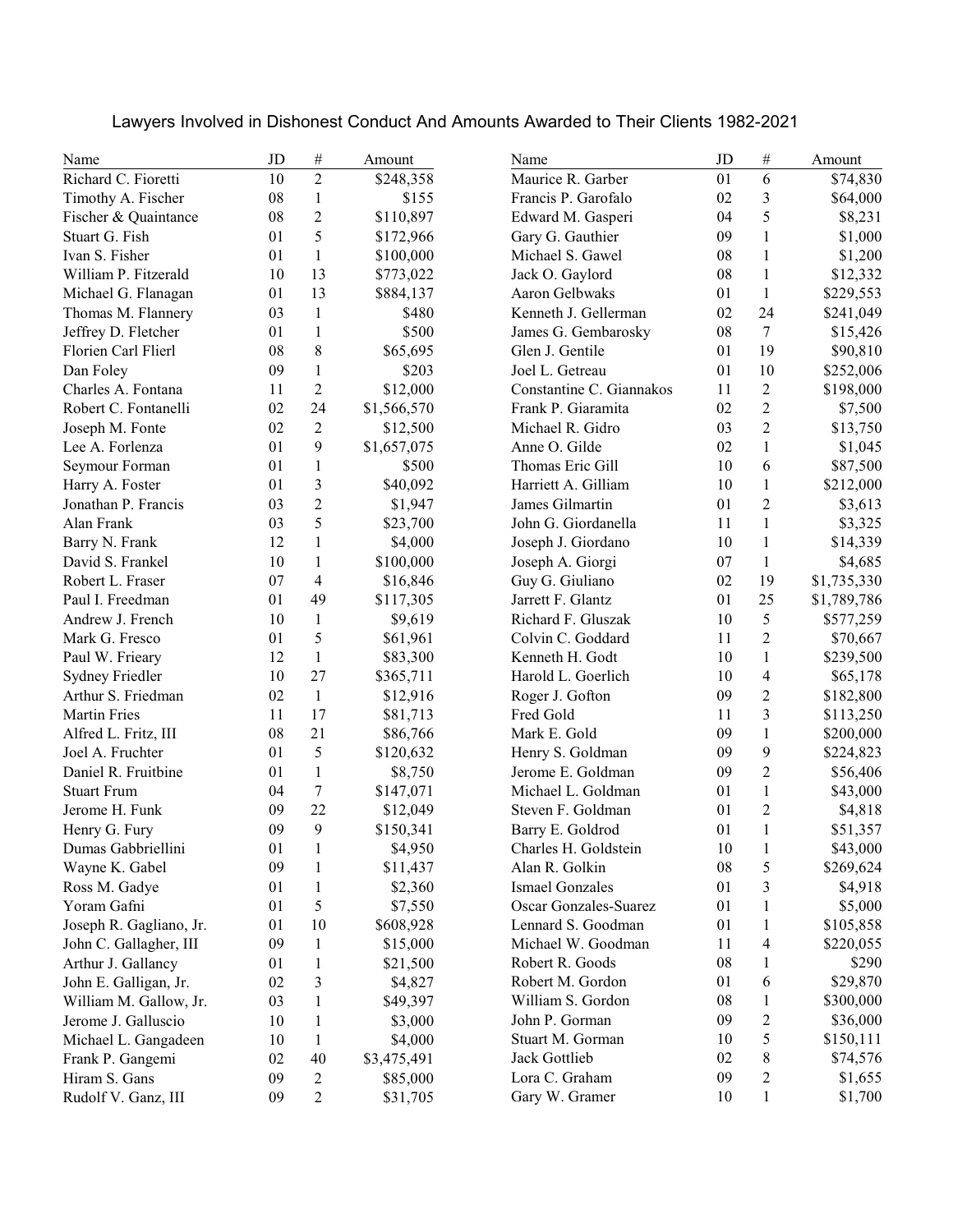| $\,8\,$<br>09<br>377<br>07<br>\$224,475<br>\$564,211<br>Peter Andrew Harris<br>3<br>09<br>9<br>01<br>\$8,928<br>Morton H. Hartmann<br>\$54,576<br>3<br>$\mathbf{1}$<br>Robert T. Hartmann<br>09<br>\$42,149<br>01<br>\$30,000<br>9<br>$\mathbf{1}$<br>10<br>01<br>\$37,232<br>Sheri Hatton<br>\$25,000<br>$\mathbf{1}$<br>$\,1$<br>01<br>\$25,000<br>Keith A. Hawthorne<br>12<br>\$10,000<br>$\overline{2}$<br>5<br>09<br>10<br>John J. Hayden<br>\$10,200<br>\$25,800<br>$\boldsymbol{2}$<br>13<br>09<br>Allan S. Hecht<br>01<br>\$1,130,037<br>\$579,550<br>$\sqrt{2}$<br>$\mathfrak{2}$<br>John N. Griggs, Jr.<br>01<br>Edward K. Hedberg<br>09<br>\$350<br>\$12,202<br>$\overline{2}$<br>$\overline{4}$<br>Robert S. Groban, Sr.<br>01<br>\$8,500<br>Richard T. Heelan<br>10<br>\$26,075<br>$\mathbf{1}$<br>3<br>02<br>10<br>Sean Grogan<br>\$81,750<br>Craig S. Heller<br>\$25,500<br>$\sqrt{2}$<br>Hyath B. Gross<br>$\mathbf{1}$<br>Rene F. Hensel<br>07<br>04<br>\$1,250<br>\$23,504<br>$\sqrt{2}$<br>$\mathbf{1}$<br>Joshua Gross<br>04<br>\$400<br>Raleigh D. Herbert<br>02<br>\$19,000<br>$\sqrt{2}$<br>$\mathbf{1}$<br>\$8,000<br>09<br>Murray S. Gross<br>02<br>Andrea B. Herbst<br>\$4,450<br>$\overline{2}$<br>02<br>$\mathbf{1}$<br>02<br><b>Stanley Gross</b><br>\$1,500<br>Anyekache A. Hercules<br>\$87,465<br>$\sqrt{2}$<br>Joel A. Grossbarth<br>09<br>17<br>Alan A. Herman<br>01<br>\$1,020,489<br>\$91,500<br>$\tau$<br>15<br>David B. Grossman<br>05<br>Miguel A. Hernandez<br>02<br>\$16,296<br>\$290,639<br>$\mathfrak{Z}$<br>Edward J. Grossman<br>10<br>1<br>11<br>\$9,046<br>Eric E. Heron, Jr.<br>\$28,485<br>Marc E. Grossman<br>09<br>16<br>\$192,501<br>12<br>$\mathbf{1}$<br>\$900<br>Harry Hertzberg<br>3<br>$\boldsymbol{2}$<br>Harold W. Grubart<br>01<br>Bruce H. Hest<br>01<br>\$184,335<br>\$59,875<br>$\,$ 8 $\,$<br>$\sqrt{2}$<br>08<br>Gregory X. Hesterberg<br>10<br>James R. Gunderman<br>\$269,978<br>\$163,033<br>$\mathbf{1}$<br>Sidney J. Guran<br>02<br>\$12,159<br>Alfred L. Hetzelt, Jr.<br>08<br>$\mathbf{1}$<br>\$100,000<br>30<br>$\mathbf{1}$<br>John A. Gussow<br>02<br>Michael J. Hetzer<br>11<br>\$522,568<br>\$200,000<br>$\overline{2}$<br>01<br>$\mathbf{1}$<br>Mark A. Hidalgo<br>12<br>John A. Guzzetta<br>\$6,395<br>\$24,500<br>$\,$ 8 $\,$<br>$\overline{2}$<br>05<br>\$8,239<br>John Higginbotham<br>01<br>Richard A. Gwynn, Jr.<br>\$5,000<br>$\overline{2}$<br>3<br>Richard J. Haas<br>03<br>\$16,800<br>Leo N. Hirsch<br>01<br>\$27,083<br>$\overline{\mathbf{4}}$<br>$\sqrt{2}$<br>Jarrett B. Haber<br>10<br>Michael Hirsch<br>10<br>\$800,000<br>\$53,127<br>$\mathbf{1}$<br>David S. Haberman<br>10<br>$\mathbf{1}$<br>Ralph Hochstein<br>01<br>\$1,000<br>\$27,798<br>$\sqrt{2}$<br>Paul E. Haberman<br>01<br>$\mathbf{1}$<br>01<br>\$300,000<br>Robert I. Hodes<br>\$20,605<br>02<br>$\mathfrak{2}$<br>$\mathbf{1}$<br>Berthold H. Hoeniger<br>01<br>Louis Haddad<br>\$71,893<br>\$18,085<br>$\overline{7}$<br>$\,8\,$<br>01<br>01<br>Robert E. Haley<br>Walter Hofer<br>\$85,880<br>\$100,800<br>3<br>Frank Hoffey<br>$\mathbf{1}$<br>11<br>01<br>\$16,465<br>\$4,500<br>$\mathbf{1}$<br>$\mathbf{1}$<br>02<br>01<br>Melvin W. Hoffman<br>\$13,300<br>\$101,475<br>$\,8\,$<br>3<br>10<br>Fred J. Halsey, Jr.<br>01<br>Douglas R. Hoffmann<br>\$78,378<br>\$69,803<br>$\overline{4}$<br>$\mathbf{1}$<br>12<br>04<br>\$143,500<br>John M. Hogan, III<br>\$300<br>8<br>13<br>10<br>Matthew S. Hogan<br>04<br>\$28,845<br>\$1,011,113<br>\$300,000<br>\$436,677<br>05<br>William J. Holden<br>09<br>12<br>$\mathbf{1}$<br>01<br>Campbell M. Holder<br>01<br>22<br>\$1,950,165<br>\$16,500<br>1<br>5<br>01<br>$\overline{c}$<br>Jacqueline K. Hollander<br>01<br>\$71,690<br>\$12,750<br>10<br>A. Robert Holman, III<br>1<br>\$3,000<br>10<br>458<br>\$203,958<br>10<br>Antoinette Holmes<br>19<br>\$7,500<br>12<br>\$664,171<br>1<br>John L. Hargrave, Sr.<br>3<br>Davida Holmes<br>$\mathbf{1}$<br>08<br>\$44,051<br>02<br>\$4,000<br>5<br>10<br>Harold Holtman<br>10<br>27<br>Alan David Harris<br>\$342,033<br>\$346,506<br>Alan Jay Harris<br>01<br>Robert Kent Holtsberry<br>05<br>$\mathbf{1}$<br>1<br>\$14,081<br>\$2,178<br>H. Hawthorne Harris<br>09<br>\$5,093<br>Bjorn J. Holubar<br>01<br>$\mathbf{1}$<br>1<br>\$2,800<br>$\overline{4}$<br>Glyne L. Harper<br>02<br>$\mathbf{1}$<br>Bryan J. Holzberg<br>\$21,000<br>10<br>\$8,240<br>$\boldsymbol{2}$<br>$\overline{c}$<br>Herbert Harris, Jr.<br>01<br>Marc J. Hopkins<br>08<br>\$48,833<br>\$339,075<br>John P. Harris<br>01<br>$\mathbf{1}$<br>Roy C. Hopkins<br>07<br>$\mathbf{1}$<br>\$25,000<br>\$33,467<br>Kendrick D. Harris<br>01<br>Charles S. Horgan<br>01<br>$\mathbf{1}$<br>\$92,122<br>$\mathbf{1}$<br>\$2,500 | Name                 | JD | $\#$ | Amount   | Name                  | JD | #          | Amount   |
|---------------------------------------------------------------------------------------------------------------------------------------------------------------------------------------------------------------------------------------------------------------------------------------------------------------------------------------------------------------------------------------------------------------------------------------------------------------------------------------------------------------------------------------------------------------------------------------------------------------------------------------------------------------------------------------------------------------------------------------------------------------------------------------------------------------------------------------------------------------------------------------------------------------------------------------------------------------------------------------------------------------------------------------------------------------------------------------------------------------------------------------------------------------------------------------------------------------------------------------------------------------------------------------------------------------------------------------------------------------------------------------------------------------------------------------------------------------------------------------------------------------------------------------------------------------------------------------------------------------------------------------------------------------------------------------------------------------------------------------------------------------------------------------------------------------------------------------------------------------------------------------------------------------------------------------------------------------------------------------------------------------------------------------------------------------------------------------------------------------------------------------------------------------------------------------------------------------------------------------------------------------------------------------------------------------------------------------------------------------------------------------------------------------------------------------------------------------------------------------------------------------------------------------------------------------------------------------------------------------------------------------------------------------------------------------------------------------------------------------------------------------------------------------------------------------------------------------------------------------------------------------------------------------------------------------------------------------------------------------------------------------------------------------------------------------------------------------------------------------------------------------------------------------------------------------------------------------------------------------------------------------------------------------------------------------------------------------------------------------------------------------------------------------------------------------------------------------------------------------------------------------------------------------------------------------------------------------------------------------------------------------------------------------------------------------------------------------------------------------------------------------------------------------------------------------------------------------------------------------------------------------------------------------------------------------------------------------------------------------------------------------------------------------------------------------------------------------------------------------------------------------------------------------------------------------------------------------------------------------------------------------------------------------------------------------------------------------------------------------------------------------------------------------------------------------------------------------------------------------------------------------------------------------------------------------------------------------------------------------------------------------------------------------------------------------------------------------------------------------------------------------------|----------------------|----|------|----------|-----------------------|----|------------|----------|
|                                                                                                                                                                                                                                                                                                                                                                                                                                                                                                                                                                                                                                                                                                                                                                                                                                                                                                                                                                                                                                                                                                                                                                                                                                                                                                                                                                                                                                                                                                                                                                                                                                                                                                                                                                                                                                                                                                                                                                                                                                                                                                                                                                                                                                                                                                                                                                                                                                                                                                                                                                                                                                                                                                                                                                                                                                                                                                                                                                                                                                                                                                                                                                                                                                                                                                                                                                                                                                                                                                                                                                                                                                                                                                                                                                                                                                                                                                                                                                                                                                                                                                                                                                                                                                                                                                                                                                                                                                                                                                                                                                                                                                                                                                                                                                     | Barry J. Grandeau    |    |      |          |                       |    |            |          |
|                                                                                                                                                                                                                                                                                                                                                                                                                                                                                                                                                                                                                                                                                                                                                                                                                                                                                                                                                                                                                                                                                                                                                                                                                                                                                                                                                                                                                                                                                                                                                                                                                                                                                                                                                                                                                                                                                                                                                                                                                                                                                                                                                                                                                                                                                                                                                                                                                                                                                                                                                                                                                                                                                                                                                                                                                                                                                                                                                                                                                                                                                                                                                                                                                                                                                                                                                                                                                                                                                                                                                                                                                                                                                                                                                                                                                                                                                                                                                                                                                                                                                                                                                                                                                                                                                                                                                                                                                                                                                                                                                                                                                                                                                                                                                                     | S. Simpson Gray      |    |      |          |                       |    |            |          |
|                                                                                                                                                                                                                                                                                                                                                                                                                                                                                                                                                                                                                                                                                                                                                                                                                                                                                                                                                                                                                                                                                                                                                                                                                                                                                                                                                                                                                                                                                                                                                                                                                                                                                                                                                                                                                                                                                                                                                                                                                                                                                                                                                                                                                                                                                                                                                                                                                                                                                                                                                                                                                                                                                                                                                                                                                                                                                                                                                                                                                                                                                                                                                                                                                                                                                                                                                                                                                                                                                                                                                                                                                                                                                                                                                                                                                                                                                                                                                                                                                                                                                                                                                                                                                                                                                                                                                                                                                                                                                                                                                                                                                                                                                                                                                                     | Christopher J. Green |    |      |          |                       |    |            |          |
|                                                                                                                                                                                                                                                                                                                                                                                                                                                                                                                                                                                                                                                                                                                                                                                                                                                                                                                                                                                                                                                                                                                                                                                                                                                                                                                                                                                                                                                                                                                                                                                                                                                                                                                                                                                                                                                                                                                                                                                                                                                                                                                                                                                                                                                                                                                                                                                                                                                                                                                                                                                                                                                                                                                                                                                                                                                                                                                                                                                                                                                                                                                                                                                                                                                                                                                                                                                                                                                                                                                                                                                                                                                                                                                                                                                                                                                                                                                                                                                                                                                                                                                                                                                                                                                                                                                                                                                                                                                                                                                                                                                                                                                                                                                                                                     | David M. Green       |    |      |          |                       |    |            |          |
|                                                                                                                                                                                                                                                                                                                                                                                                                                                                                                                                                                                                                                                                                                                                                                                                                                                                                                                                                                                                                                                                                                                                                                                                                                                                                                                                                                                                                                                                                                                                                                                                                                                                                                                                                                                                                                                                                                                                                                                                                                                                                                                                                                                                                                                                                                                                                                                                                                                                                                                                                                                                                                                                                                                                                                                                                                                                                                                                                                                                                                                                                                                                                                                                                                                                                                                                                                                                                                                                                                                                                                                                                                                                                                                                                                                                                                                                                                                                                                                                                                                                                                                                                                                                                                                                                                                                                                                                                                                                                                                                                                                                                                                                                                                                                                     | Alfred I. Greenberg  |    |      |          |                       |    |            |          |
|                                                                                                                                                                                                                                                                                                                                                                                                                                                                                                                                                                                                                                                                                                                                                                                                                                                                                                                                                                                                                                                                                                                                                                                                                                                                                                                                                                                                                                                                                                                                                                                                                                                                                                                                                                                                                                                                                                                                                                                                                                                                                                                                                                                                                                                                                                                                                                                                                                                                                                                                                                                                                                                                                                                                                                                                                                                                                                                                                                                                                                                                                                                                                                                                                                                                                                                                                                                                                                                                                                                                                                                                                                                                                                                                                                                                                                                                                                                                                                                                                                                                                                                                                                                                                                                                                                                                                                                                                                                                                                                                                                                                                                                                                                                                                                     | Milan K. Gregory     |    |      |          |                       |    |            |          |
|                                                                                                                                                                                                                                                                                                                                                                                                                                                                                                                                                                                                                                                                                                                                                                                                                                                                                                                                                                                                                                                                                                                                                                                                                                                                                                                                                                                                                                                                                                                                                                                                                                                                                                                                                                                                                                                                                                                                                                                                                                                                                                                                                                                                                                                                                                                                                                                                                                                                                                                                                                                                                                                                                                                                                                                                                                                                                                                                                                                                                                                                                                                                                                                                                                                                                                                                                                                                                                                                                                                                                                                                                                                                                                                                                                                                                                                                                                                                                                                                                                                                                                                                                                                                                                                                                                                                                                                                                                                                                                                                                                                                                                                                                                                                                                     | Timothy G. Griffin   |    |      |          |                       |    |            |          |
|                                                                                                                                                                                                                                                                                                                                                                                                                                                                                                                                                                                                                                                                                                                                                                                                                                                                                                                                                                                                                                                                                                                                                                                                                                                                                                                                                                                                                                                                                                                                                                                                                                                                                                                                                                                                                                                                                                                                                                                                                                                                                                                                                                                                                                                                                                                                                                                                                                                                                                                                                                                                                                                                                                                                                                                                                                                                                                                                                                                                                                                                                                                                                                                                                                                                                                                                                                                                                                                                                                                                                                                                                                                                                                                                                                                                                                                                                                                                                                                                                                                                                                                                                                                                                                                                                                                                                                                                                                                                                                                                                                                                                                                                                                                                                                     |                      |    |      |          |                       |    |            |          |
|                                                                                                                                                                                                                                                                                                                                                                                                                                                                                                                                                                                                                                                                                                                                                                                                                                                                                                                                                                                                                                                                                                                                                                                                                                                                                                                                                                                                                                                                                                                                                                                                                                                                                                                                                                                                                                                                                                                                                                                                                                                                                                                                                                                                                                                                                                                                                                                                                                                                                                                                                                                                                                                                                                                                                                                                                                                                                                                                                                                                                                                                                                                                                                                                                                                                                                                                                                                                                                                                                                                                                                                                                                                                                                                                                                                                                                                                                                                                                                                                                                                                                                                                                                                                                                                                                                                                                                                                                                                                                                                                                                                                                                                                                                                                                                     |                      |    |      |          |                       |    |            |          |
|                                                                                                                                                                                                                                                                                                                                                                                                                                                                                                                                                                                                                                                                                                                                                                                                                                                                                                                                                                                                                                                                                                                                                                                                                                                                                                                                                                                                                                                                                                                                                                                                                                                                                                                                                                                                                                                                                                                                                                                                                                                                                                                                                                                                                                                                                                                                                                                                                                                                                                                                                                                                                                                                                                                                                                                                                                                                                                                                                                                                                                                                                                                                                                                                                                                                                                                                                                                                                                                                                                                                                                                                                                                                                                                                                                                                                                                                                                                                                                                                                                                                                                                                                                                                                                                                                                                                                                                                                                                                                                                                                                                                                                                                                                                                                                     |                      |    |      |          |                       |    |            |          |
|                                                                                                                                                                                                                                                                                                                                                                                                                                                                                                                                                                                                                                                                                                                                                                                                                                                                                                                                                                                                                                                                                                                                                                                                                                                                                                                                                                                                                                                                                                                                                                                                                                                                                                                                                                                                                                                                                                                                                                                                                                                                                                                                                                                                                                                                                                                                                                                                                                                                                                                                                                                                                                                                                                                                                                                                                                                                                                                                                                                                                                                                                                                                                                                                                                                                                                                                                                                                                                                                                                                                                                                                                                                                                                                                                                                                                                                                                                                                                                                                                                                                                                                                                                                                                                                                                                                                                                                                                                                                                                                                                                                                                                                                                                                                                                     |                      |    |      |          |                       |    |            |          |
|                                                                                                                                                                                                                                                                                                                                                                                                                                                                                                                                                                                                                                                                                                                                                                                                                                                                                                                                                                                                                                                                                                                                                                                                                                                                                                                                                                                                                                                                                                                                                                                                                                                                                                                                                                                                                                                                                                                                                                                                                                                                                                                                                                                                                                                                                                                                                                                                                                                                                                                                                                                                                                                                                                                                                                                                                                                                                                                                                                                                                                                                                                                                                                                                                                                                                                                                                                                                                                                                                                                                                                                                                                                                                                                                                                                                                                                                                                                                                                                                                                                                                                                                                                                                                                                                                                                                                                                                                                                                                                                                                                                                                                                                                                                                                                     |                      |    |      |          |                       |    |            |          |
|                                                                                                                                                                                                                                                                                                                                                                                                                                                                                                                                                                                                                                                                                                                                                                                                                                                                                                                                                                                                                                                                                                                                                                                                                                                                                                                                                                                                                                                                                                                                                                                                                                                                                                                                                                                                                                                                                                                                                                                                                                                                                                                                                                                                                                                                                                                                                                                                                                                                                                                                                                                                                                                                                                                                                                                                                                                                                                                                                                                                                                                                                                                                                                                                                                                                                                                                                                                                                                                                                                                                                                                                                                                                                                                                                                                                                                                                                                                                                                                                                                                                                                                                                                                                                                                                                                                                                                                                                                                                                                                                                                                                                                                                                                                                                                     |                      |    |      |          |                       |    |            |          |
|                                                                                                                                                                                                                                                                                                                                                                                                                                                                                                                                                                                                                                                                                                                                                                                                                                                                                                                                                                                                                                                                                                                                                                                                                                                                                                                                                                                                                                                                                                                                                                                                                                                                                                                                                                                                                                                                                                                                                                                                                                                                                                                                                                                                                                                                                                                                                                                                                                                                                                                                                                                                                                                                                                                                                                                                                                                                                                                                                                                                                                                                                                                                                                                                                                                                                                                                                                                                                                                                                                                                                                                                                                                                                                                                                                                                                                                                                                                                                                                                                                                                                                                                                                                                                                                                                                                                                                                                                                                                                                                                                                                                                                                                                                                                                                     |                      |    |      |          |                       |    |            |          |
|                                                                                                                                                                                                                                                                                                                                                                                                                                                                                                                                                                                                                                                                                                                                                                                                                                                                                                                                                                                                                                                                                                                                                                                                                                                                                                                                                                                                                                                                                                                                                                                                                                                                                                                                                                                                                                                                                                                                                                                                                                                                                                                                                                                                                                                                                                                                                                                                                                                                                                                                                                                                                                                                                                                                                                                                                                                                                                                                                                                                                                                                                                                                                                                                                                                                                                                                                                                                                                                                                                                                                                                                                                                                                                                                                                                                                                                                                                                                                                                                                                                                                                                                                                                                                                                                                                                                                                                                                                                                                                                                                                                                                                                                                                                                                                     |                      |    |      |          |                       |    |            |          |
|                                                                                                                                                                                                                                                                                                                                                                                                                                                                                                                                                                                                                                                                                                                                                                                                                                                                                                                                                                                                                                                                                                                                                                                                                                                                                                                                                                                                                                                                                                                                                                                                                                                                                                                                                                                                                                                                                                                                                                                                                                                                                                                                                                                                                                                                                                                                                                                                                                                                                                                                                                                                                                                                                                                                                                                                                                                                                                                                                                                                                                                                                                                                                                                                                                                                                                                                                                                                                                                                                                                                                                                                                                                                                                                                                                                                                                                                                                                                                                                                                                                                                                                                                                                                                                                                                                                                                                                                                                                                                                                                                                                                                                                                                                                                                                     |                      |    |      |          |                       |    |            |          |
|                                                                                                                                                                                                                                                                                                                                                                                                                                                                                                                                                                                                                                                                                                                                                                                                                                                                                                                                                                                                                                                                                                                                                                                                                                                                                                                                                                                                                                                                                                                                                                                                                                                                                                                                                                                                                                                                                                                                                                                                                                                                                                                                                                                                                                                                                                                                                                                                                                                                                                                                                                                                                                                                                                                                                                                                                                                                                                                                                                                                                                                                                                                                                                                                                                                                                                                                                                                                                                                                                                                                                                                                                                                                                                                                                                                                                                                                                                                                                                                                                                                                                                                                                                                                                                                                                                                                                                                                                                                                                                                                                                                                                                                                                                                                                                     |                      |    |      |          |                       |    |            |          |
|                                                                                                                                                                                                                                                                                                                                                                                                                                                                                                                                                                                                                                                                                                                                                                                                                                                                                                                                                                                                                                                                                                                                                                                                                                                                                                                                                                                                                                                                                                                                                                                                                                                                                                                                                                                                                                                                                                                                                                                                                                                                                                                                                                                                                                                                                                                                                                                                                                                                                                                                                                                                                                                                                                                                                                                                                                                                                                                                                                                                                                                                                                                                                                                                                                                                                                                                                                                                                                                                                                                                                                                                                                                                                                                                                                                                                                                                                                                                                                                                                                                                                                                                                                                                                                                                                                                                                                                                                                                                                                                                                                                                                                                                                                                                                                     |                      |    |      |          |                       |    |            |          |
|                                                                                                                                                                                                                                                                                                                                                                                                                                                                                                                                                                                                                                                                                                                                                                                                                                                                                                                                                                                                                                                                                                                                                                                                                                                                                                                                                                                                                                                                                                                                                                                                                                                                                                                                                                                                                                                                                                                                                                                                                                                                                                                                                                                                                                                                                                                                                                                                                                                                                                                                                                                                                                                                                                                                                                                                                                                                                                                                                                                                                                                                                                                                                                                                                                                                                                                                                                                                                                                                                                                                                                                                                                                                                                                                                                                                                                                                                                                                                                                                                                                                                                                                                                                                                                                                                                                                                                                                                                                                                                                                                                                                                                                                                                                                                                     |                      |    |      |          |                       |    |            |          |
|                                                                                                                                                                                                                                                                                                                                                                                                                                                                                                                                                                                                                                                                                                                                                                                                                                                                                                                                                                                                                                                                                                                                                                                                                                                                                                                                                                                                                                                                                                                                                                                                                                                                                                                                                                                                                                                                                                                                                                                                                                                                                                                                                                                                                                                                                                                                                                                                                                                                                                                                                                                                                                                                                                                                                                                                                                                                                                                                                                                                                                                                                                                                                                                                                                                                                                                                                                                                                                                                                                                                                                                                                                                                                                                                                                                                                                                                                                                                                                                                                                                                                                                                                                                                                                                                                                                                                                                                                                                                                                                                                                                                                                                                                                                                                                     |                      |    |      |          |                       |    |            |          |
|                                                                                                                                                                                                                                                                                                                                                                                                                                                                                                                                                                                                                                                                                                                                                                                                                                                                                                                                                                                                                                                                                                                                                                                                                                                                                                                                                                                                                                                                                                                                                                                                                                                                                                                                                                                                                                                                                                                                                                                                                                                                                                                                                                                                                                                                                                                                                                                                                                                                                                                                                                                                                                                                                                                                                                                                                                                                                                                                                                                                                                                                                                                                                                                                                                                                                                                                                                                                                                                                                                                                                                                                                                                                                                                                                                                                                                                                                                                                                                                                                                                                                                                                                                                                                                                                                                                                                                                                                                                                                                                                                                                                                                                                                                                                                                     |                      |    |      |          |                       |    |            |          |
|                                                                                                                                                                                                                                                                                                                                                                                                                                                                                                                                                                                                                                                                                                                                                                                                                                                                                                                                                                                                                                                                                                                                                                                                                                                                                                                                                                                                                                                                                                                                                                                                                                                                                                                                                                                                                                                                                                                                                                                                                                                                                                                                                                                                                                                                                                                                                                                                                                                                                                                                                                                                                                                                                                                                                                                                                                                                                                                                                                                                                                                                                                                                                                                                                                                                                                                                                                                                                                                                                                                                                                                                                                                                                                                                                                                                                                                                                                                                                                                                                                                                                                                                                                                                                                                                                                                                                                                                                                                                                                                                                                                                                                                                                                                                                                     |                      |    |      |          |                       |    |            |          |
|                                                                                                                                                                                                                                                                                                                                                                                                                                                                                                                                                                                                                                                                                                                                                                                                                                                                                                                                                                                                                                                                                                                                                                                                                                                                                                                                                                                                                                                                                                                                                                                                                                                                                                                                                                                                                                                                                                                                                                                                                                                                                                                                                                                                                                                                                                                                                                                                                                                                                                                                                                                                                                                                                                                                                                                                                                                                                                                                                                                                                                                                                                                                                                                                                                                                                                                                                                                                                                                                                                                                                                                                                                                                                                                                                                                                                                                                                                                                                                                                                                                                                                                                                                                                                                                                                                                                                                                                                                                                                                                                                                                                                                                                                                                                                                     |                      |    |      |          |                       |    |            |          |
|                                                                                                                                                                                                                                                                                                                                                                                                                                                                                                                                                                                                                                                                                                                                                                                                                                                                                                                                                                                                                                                                                                                                                                                                                                                                                                                                                                                                                                                                                                                                                                                                                                                                                                                                                                                                                                                                                                                                                                                                                                                                                                                                                                                                                                                                                                                                                                                                                                                                                                                                                                                                                                                                                                                                                                                                                                                                                                                                                                                                                                                                                                                                                                                                                                                                                                                                                                                                                                                                                                                                                                                                                                                                                                                                                                                                                                                                                                                                                                                                                                                                                                                                                                                                                                                                                                                                                                                                                                                                                                                                                                                                                                                                                                                                                                     |                      |    |      |          |                       |    |            |          |
|                                                                                                                                                                                                                                                                                                                                                                                                                                                                                                                                                                                                                                                                                                                                                                                                                                                                                                                                                                                                                                                                                                                                                                                                                                                                                                                                                                                                                                                                                                                                                                                                                                                                                                                                                                                                                                                                                                                                                                                                                                                                                                                                                                                                                                                                                                                                                                                                                                                                                                                                                                                                                                                                                                                                                                                                                                                                                                                                                                                                                                                                                                                                                                                                                                                                                                                                                                                                                                                                                                                                                                                                                                                                                                                                                                                                                                                                                                                                                                                                                                                                                                                                                                                                                                                                                                                                                                                                                                                                                                                                                                                                                                                                                                                                                                     |                      |    |      |          |                       |    |            |          |
|                                                                                                                                                                                                                                                                                                                                                                                                                                                                                                                                                                                                                                                                                                                                                                                                                                                                                                                                                                                                                                                                                                                                                                                                                                                                                                                                                                                                                                                                                                                                                                                                                                                                                                                                                                                                                                                                                                                                                                                                                                                                                                                                                                                                                                                                                                                                                                                                                                                                                                                                                                                                                                                                                                                                                                                                                                                                                                                                                                                                                                                                                                                                                                                                                                                                                                                                                                                                                                                                                                                                                                                                                                                                                                                                                                                                                                                                                                                                                                                                                                                                                                                                                                                                                                                                                                                                                                                                                                                                                                                                                                                                                                                                                                                                                                     |                      |    |      |          |                       |    |            |          |
|                                                                                                                                                                                                                                                                                                                                                                                                                                                                                                                                                                                                                                                                                                                                                                                                                                                                                                                                                                                                                                                                                                                                                                                                                                                                                                                                                                                                                                                                                                                                                                                                                                                                                                                                                                                                                                                                                                                                                                                                                                                                                                                                                                                                                                                                                                                                                                                                                                                                                                                                                                                                                                                                                                                                                                                                                                                                                                                                                                                                                                                                                                                                                                                                                                                                                                                                                                                                                                                                                                                                                                                                                                                                                                                                                                                                                                                                                                                                                                                                                                                                                                                                                                                                                                                                                                                                                                                                                                                                                                                                                                                                                                                                                                                                                                     |                      |    |      |          |                       |    |            |          |
|                                                                                                                                                                                                                                                                                                                                                                                                                                                                                                                                                                                                                                                                                                                                                                                                                                                                                                                                                                                                                                                                                                                                                                                                                                                                                                                                                                                                                                                                                                                                                                                                                                                                                                                                                                                                                                                                                                                                                                                                                                                                                                                                                                                                                                                                                                                                                                                                                                                                                                                                                                                                                                                                                                                                                                                                                                                                                                                                                                                                                                                                                                                                                                                                                                                                                                                                                                                                                                                                                                                                                                                                                                                                                                                                                                                                                                                                                                                                                                                                                                                                                                                                                                                                                                                                                                                                                                                                                                                                                                                                                                                                                                                                                                                                                                     |                      |    |      |          |                       |    |            |          |
|                                                                                                                                                                                                                                                                                                                                                                                                                                                                                                                                                                                                                                                                                                                                                                                                                                                                                                                                                                                                                                                                                                                                                                                                                                                                                                                                                                                                                                                                                                                                                                                                                                                                                                                                                                                                                                                                                                                                                                                                                                                                                                                                                                                                                                                                                                                                                                                                                                                                                                                                                                                                                                                                                                                                                                                                                                                                                                                                                                                                                                                                                                                                                                                                                                                                                                                                                                                                                                                                                                                                                                                                                                                                                                                                                                                                                                                                                                                                                                                                                                                                                                                                                                                                                                                                                                                                                                                                                                                                                                                                                                                                                                                                                                                                                                     |                      |    |      |          |                       |    |            |          |
|                                                                                                                                                                                                                                                                                                                                                                                                                                                                                                                                                                                                                                                                                                                                                                                                                                                                                                                                                                                                                                                                                                                                                                                                                                                                                                                                                                                                                                                                                                                                                                                                                                                                                                                                                                                                                                                                                                                                                                                                                                                                                                                                                                                                                                                                                                                                                                                                                                                                                                                                                                                                                                                                                                                                                                                                                                                                                                                                                                                                                                                                                                                                                                                                                                                                                                                                                                                                                                                                                                                                                                                                                                                                                                                                                                                                                                                                                                                                                                                                                                                                                                                                                                                                                                                                                                                                                                                                                                                                                                                                                                                                                                                                                                                                                                     |                      |    |      |          |                       |    |            |          |
|                                                                                                                                                                                                                                                                                                                                                                                                                                                                                                                                                                                                                                                                                                                                                                                                                                                                                                                                                                                                                                                                                                                                                                                                                                                                                                                                                                                                                                                                                                                                                                                                                                                                                                                                                                                                                                                                                                                                                                                                                                                                                                                                                                                                                                                                                                                                                                                                                                                                                                                                                                                                                                                                                                                                                                                                                                                                                                                                                                                                                                                                                                                                                                                                                                                                                                                                                                                                                                                                                                                                                                                                                                                                                                                                                                                                                                                                                                                                                                                                                                                                                                                                                                                                                                                                                                                                                                                                                                                                                                                                                                                                                                                                                                                                                                     |                      |    |      |          |                       |    |            |          |
|                                                                                                                                                                                                                                                                                                                                                                                                                                                                                                                                                                                                                                                                                                                                                                                                                                                                                                                                                                                                                                                                                                                                                                                                                                                                                                                                                                                                                                                                                                                                                                                                                                                                                                                                                                                                                                                                                                                                                                                                                                                                                                                                                                                                                                                                                                                                                                                                                                                                                                                                                                                                                                                                                                                                                                                                                                                                                                                                                                                                                                                                                                                                                                                                                                                                                                                                                                                                                                                                                                                                                                                                                                                                                                                                                                                                                                                                                                                                                                                                                                                                                                                                                                                                                                                                                                                                                                                                                                                                                                                                                                                                                                                                                                                                                                     | Clifton E. Hall      |    |      |          |                       |    |            |          |
|                                                                                                                                                                                                                                                                                                                                                                                                                                                                                                                                                                                                                                                                                                                                                                                                                                                                                                                                                                                                                                                                                                                                                                                                                                                                                                                                                                                                                                                                                                                                                                                                                                                                                                                                                                                                                                                                                                                                                                                                                                                                                                                                                                                                                                                                                                                                                                                                                                                                                                                                                                                                                                                                                                                                                                                                                                                                                                                                                                                                                                                                                                                                                                                                                                                                                                                                                                                                                                                                                                                                                                                                                                                                                                                                                                                                                                                                                                                                                                                                                                                                                                                                                                                                                                                                                                                                                                                                                                                                                                                                                                                                                                                                                                                                                                     | Harold A. Hall       |    |      |          |                       |    |            |          |
|                                                                                                                                                                                                                                                                                                                                                                                                                                                                                                                                                                                                                                                                                                                                                                                                                                                                                                                                                                                                                                                                                                                                                                                                                                                                                                                                                                                                                                                                                                                                                                                                                                                                                                                                                                                                                                                                                                                                                                                                                                                                                                                                                                                                                                                                                                                                                                                                                                                                                                                                                                                                                                                                                                                                                                                                                                                                                                                                                                                                                                                                                                                                                                                                                                                                                                                                                                                                                                                                                                                                                                                                                                                                                                                                                                                                                                                                                                                                                                                                                                                                                                                                                                                                                                                                                                                                                                                                                                                                                                                                                                                                                                                                                                                                                                     |                      |    |      |          |                       |    |            |          |
|                                                                                                                                                                                                                                                                                                                                                                                                                                                                                                                                                                                                                                                                                                                                                                                                                                                                                                                                                                                                                                                                                                                                                                                                                                                                                                                                                                                                                                                                                                                                                                                                                                                                                                                                                                                                                                                                                                                                                                                                                                                                                                                                                                                                                                                                                                                                                                                                                                                                                                                                                                                                                                                                                                                                                                                                                                                                                                                                                                                                                                                                                                                                                                                                                                                                                                                                                                                                                                                                                                                                                                                                                                                                                                                                                                                                                                                                                                                                                                                                                                                                                                                                                                                                                                                                                                                                                                                                                                                                                                                                                                                                                                                                                                                                                                     | Steven D. Hamburg    |    |      |          |                       |    |            |          |
|                                                                                                                                                                                                                                                                                                                                                                                                                                                                                                                                                                                                                                                                                                                                                                                                                                                                                                                                                                                                                                                                                                                                                                                                                                                                                                                                                                                                                                                                                                                                                                                                                                                                                                                                                                                                                                                                                                                                                                                                                                                                                                                                                                                                                                                                                                                                                                                                                                                                                                                                                                                                                                                                                                                                                                                                                                                                                                                                                                                                                                                                                                                                                                                                                                                                                                                                                                                                                                                                                                                                                                                                                                                                                                                                                                                                                                                                                                                                                                                                                                                                                                                                                                                                                                                                                                                                                                                                                                                                                                                                                                                                                                                                                                                                                                     | Warren E. Hamburger  |    |      |          |                       |    |            |          |
|                                                                                                                                                                                                                                                                                                                                                                                                                                                                                                                                                                                                                                                                                                                                                                                                                                                                                                                                                                                                                                                                                                                                                                                                                                                                                                                                                                                                                                                                                                                                                                                                                                                                                                                                                                                                                                                                                                                                                                                                                                                                                                                                                                                                                                                                                                                                                                                                                                                                                                                                                                                                                                                                                                                                                                                                                                                                                                                                                                                                                                                                                                                                                                                                                                                                                                                                                                                                                                                                                                                                                                                                                                                                                                                                                                                                                                                                                                                                                                                                                                                                                                                                                                                                                                                                                                                                                                                                                                                                                                                                                                                                                                                                                                                                                                     | M. Helene Hamlin     |    |      |          |                       |    |            |          |
|                                                                                                                                                                                                                                                                                                                                                                                                                                                                                                                                                                                                                                                                                                                                                                                                                                                                                                                                                                                                                                                                                                                                                                                                                                                                                                                                                                                                                                                                                                                                                                                                                                                                                                                                                                                                                                                                                                                                                                                                                                                                                                                                                                                                                                                                                                                                                                                                                                                                                                                                                                                                                                                                                                                                                                                                                                                                                                                                                                                                                                                                                                                                                                                                                                                                                                                                                                                                                                                                                                                                                                                                                                                                                                                                                                                                                                                                                                                                                                                                                                                                                                                                                                                                                                                                                                                                                                                                                                                                                                                                                                                                                                                                                                                                                                     | Herbert I. Handman   |    |      |          |                       |    |            |          |
|                                                                                                                                                                                                                                                                                                                                                                                                                                                                                                                                                                                                                                                                                                                                                                                                                                                                                                                                                                                                                                                                                                                                                                                                                                                                                                                                                                                                                                                                                                                                                                                                                                                                                                                                                                                                                                                                                                                                                                                                                                                                                                                                                                                                                                                                                                                                                                                                                                                                                                                                                                                                                                                                                                                                                                                                                                                                                                                                                                                                                                                                                                                                                                                                                                                                                                                                                                                                                                                                                                                                                                                                                                                                                                                                                                                                                                                                                                                                                                                                                                                                                                                                                                                                                                                                                                                                                                                                                                                                                                                                                                                                                                                                                                                                                                     | Craig A. Hanlon      |    |      |          |                       |    |            |          |
|                                                                                                                                                                                                                                                                                                                                                                                                                                                                                                                                                                                                                                                                                                                                                                                                                                                                                                                                                                                                                                                                                                                                                                                                                                                                                                                                                                                                                                                                                                                                                                                                                                                                                                                                                                                                                                                                                                                                                                                                                                                                                                                                                                                                                                                                                                                                                                                                                                                                                                                                                                                                                                                                                                                                                                                                                                                                                                                                                                                                                                                                                                                                                                                                                                                                                                                                                                                                                                                                                                                                                                                                                                                                                                                                                                                                                                                                                                                                                                                                                                                                                                                                                                                                                                                                                                                                                                                                                                                                                                                                                                                                                                                                                                                                                                     | H. Roger Hantman     |    |      |          |                       |    |            |          |
|                                                                                                                                                                                                                                                                                                                                                                                                                                                                                                                                                                                                                                                                                                                                                                                                                                                                                                                                                                                                                                                                                                                                                                                                                                                                                                                                                                                                                                                                                                                                                                                                                                                                                                                                                                                                                                                                                                                                                                                                                                                                                                                                                                                                                                                                                                                                                                                                                                                                                                                                                                                                                                                                                                                                                                                                                                                                                                                                                                                                                                                                                                                                                                                                                                                                                                                                                                                                                                                                                                                                                                                                                                                                                                                                                                                                                                                                                                                                                                                                                                                                                                                                                                                                                                                                                                                                                                                                                                                                                                                                                                                                                                                                                                                                                                     | Michael V. Hanrahan  |    |      |          |                       |    |            |          |
|                                                                                                                                                                                                                                                                                                                                                                                                                                                                                                                                                                                                                                                                                                                                                                                                                                                                                                                                                                                                                                                                                                                                                                                                                                                                                                                                                                                                                                                                                                                                                                                                                                                                                                                                                                                                                                                                                                                                                                                                                                                                                                                                                                                                                                                                                                                                                                                                                                                                                                                                                                                                                                                                                                                                                                                                                                                                                                                                                                                                                                                                                                                                                                                                                                                                                                                                                                                                                                                                                                                                                                                                                                                                                                                                                                                                                                                                                                                                                                                                                                                                                                                                                                                                                                                                                                                                                                                                                                                                                                                                                                                                                                                                                                                                                                     |                      |    |      |          |                       |    |            |          |
|                                                                                                                                                                                                                                                                                                                                                                                                                                                                                                                                                                                                                                                                                                                                                                                                                                                                                                                                                                                                                                                                                                                                                                                                                                                                                                                                                                                                                                                                                                                                                                                                                                                                                                                                                                                                                                                                                                                                                                                                                                                                                                                                                                                                                                                                                                                                                                                                                                                                                                                                                                                                                                                                                                                                                                                                                                                                                                                                                                                                                                                                                                                                                                                                                                                                                                                                                                                                                                                                                                                                                                                                                                                                                                                                                                                                                                                                                                                                                                                                                                                                                                                                                                                                                                                                                                                                                                                                                                                                                                                                                                                                                                                                                                                                                                     |                      |    |      |          |                       |    |            |          |
|                                                                                                                                                                                                                                                                                                                                                                                                                                                                                                                                                                                                                                                                                                                                                                                                                                                                                                                                                                                                                                                                                                                                                                                                                                                                                                                                                                                                                                                                                                                                                                                                                                                                                                                                                                                                                                                                                                                                                                                                                                                                                                                                                                                                                                                                                                                                                                                                                                                                                                                                                                                                                                                                                                                                                                                                                                                                                                                                                                                                                                                                                                                                                                                                                                                                                                                                                                                                                                                                                                                                                                                                                                                                                                                                                                                                                                                                                                                                                                                                                                                                                                                                                                                                                                                                                                                                                                                                                                                                                                                                                                                                                                                                                                                                                                     |                      |    |      |          |                       |    |            |          |
|                                                                                                                                                                                                                                                                                                                                                                                                                                                                                                                                                                                                                                                                                                                                                                                                                                                                                                                                                                                                                                                                                                                                                                                                                                                                                                                                                                                                                                                                                                                                                                                                                                                                                                                                                                                                                                                                                                                                                                                                                                                                                                                                                                                                                                                                                                                                                                                                                                                                                                                                                                                                                                                                                                                                                                                                                                                                                                                                                                                                                                                                                                                                                                                                                                                                                                                                                                                                                                                                                                                                                                                                                                                                                                                                                                                                                                                                                                                                                                                                                                                                                                                                                                                                                                                                                                                                                                                                                                                                                                                                                                                                                                                                                                                                                                     |                      |    |      |          |                       |    |            |          |
|                                                                                                                                                                                                                                                                                                                                                                                                                                                                                                                                                                                                                                                                                                                                                                                                                                                                                                                                                                                                                                                                                                                                                                                                                                                                                                                                                                                                                                                                                                                                                                                                                                                                                                                                                                                                                                                                                                                                                                                                                                                                                                                                                                                                                                                                                                                                                                                                                                                                                                                                                                                                                                                                                                                                                                                                                                                                                                                                                                                                                                                                                                                                                                                                                                                                                                                                                                                                                                                                                                                                                                                                                                                                                                                                                                                                                                                                                                                                                                                                                                                                                                                                                                                                                                                                                                                                                                                                                                                                                                                                                                                                                                                                                                                                                                     |                      |    |      |          |                       |    |            |          |
|                                                                                                                                                                                                                                                                                                                                                                                                                                                                                                                                                                                                                                                                                                                                                                                                                                                                                                                                                                                                                                                                                                                                                                                                                                                                                                                                                                                                                                                                                                                                                                                                                                                                                                                                                                                                                                                                                                                                                                                                                                                                                                                                                                                                                                                                                                                                                                                                                                                                                                                                                                                                                                                                                                                                                                                                                                                                                                                                                                                                                                                                                                                                                                                                                                                                                                                                                                                                                                                                                                                                                                                                                                                                                                                                                                                                                                                                                                                                                                                                                                                                                                                                                                                                                                                                                                                                                                                                                                                                                                                                                                                                                                                                                                                                                                     |                      |    |      |          |                       |    |            |          |
|                                                                                                                                                                                                                                                                                                                                                                                                                                                                                                                                                                                                                                                                                                                                                                                                                                                                                                                                                                                                                                                                                                                                                                                                                                                                                                                                                                                                                                                                                                                                                                                                                                                                                                                                                                                                                                                                                                                                                                                                                                                                                                                                                                                                                                                                                                                                                                                                                                                                                                                                                                                                                                                                                                                                                                                                                                                                                                                                                                                                                                                                                                                                                                                                                                                                                                                                                                                                                                                                                                                                                                                                                                                                                                                                                                                                                                                                                                                                                                                                                                                                                                                                                                                                                                                                                                                                                                                                                                                                                                                                                                                                                                                                                                                                                                     |                      |    |      |          |                       |    |            |          |
|                                                                                                                                                                                                                                                                                                                                                                                                                                                                                                                                                                                                                                                                                                                                                                                                                                                                                                                                                                                                                                                                                                                                                                                                                                                                                                                                                                                                                                                                                                                                                                                                                                                                                                                                                                                                                                                                                                                                                                                                                                                                                                                                                                                                                                                                                                                                                                                                                                                                                                                                                                                                                                                                                                                                                                                                                                                                                                                                                                                                                                                                                                                                                                                                                                                                                                                                                                                                                                                                                                                                                                                                                                                                                                                                                                                                                                                                                                                                                                                                                                                                                                                                                                                                                                                                                                                                                                                                                                                                                                                                                                                                                                                                                                                                                                     |                      |    |      |          |                       |    |            |          |
|                                                                                                                                                                                                                                                                                                                                                                                                                                                                                                                                                                                                                                                                                                                                                                                                                                                                                                                                                                                                                                                                                                                                                                                                                                                                                                                                                                                                                                                                                                                                                                                                                                                                                                                                                                                                                                                                                                                                                                                                                                                                                                                                                                                                                                                                                                                                                                                                                                                                                                                                                                                                                                                                                                                                                                                                                                                                                                                                                                                                                                                                                                                                                                                                                                                                                                                                                                                                                                                                                                                                                                                                                                                                                                                                                                                                                                                                                                                                                                                                                                                                                                                                                                                                                                                                                                                                                                                                                                                                                                                                                                                                                                                                                                                                                                     | Leon Sol Harris      | 01 | 3    | \$30,060 | Valentine N. Horoshko | 01 | $\sqrt{2}$ | \$15,000 |

Lawyers Involved in Dishonest Conduct And Amounts Awarded to Their Clients 1982-2021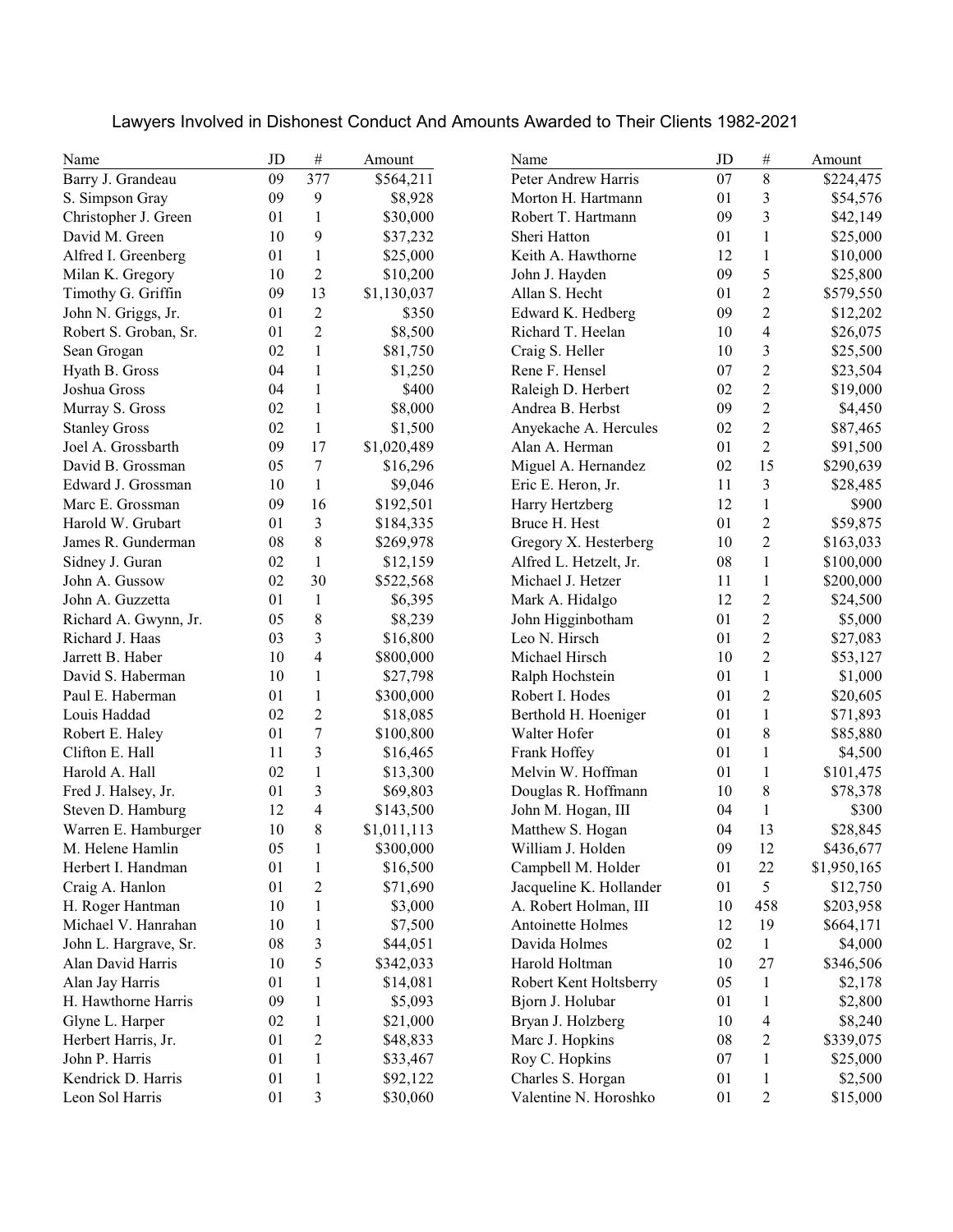| Name                   | JD     | $\#$           | Amount      | Name                 | JD         | $\#$           | Amount      |
|------------------------|--------|----------------|-------------|----------------------|------------|----------------|-------------|
| Donald G. Houghton     | 07     | $\overline{3}$ | \$75,000    | Harold W. Katz       | 04         | $\overline{3}$ | \$57,000    |
| Richard A. Howard      | 09     | 3              | \$2,575     | Howard C. Katz       | 09         | 63             | \$304,445   |
| Ralph F. Howe          | 08     | $\mathbf{1}$   | \$7,313     | Peter L. Katz        | 09         | 10             | \$16,190    |
| Edward L. Howlette     | 10     | 1              | \$3,700     | Reuben A. Katz       | 01         | $\mathbf{1}$   | \$93,072    |
| Raymond K. Hsu         | 01     | 6              | \$24,850    | Stephen C. Kavanaugh | 10         | 3              | \$6,041     |
| Rick T. Hubbard        | 10     | 9              | \$56,105    | William S. Kaye      | 01         | $\mathbf{1}$   | \$5,000     |
| John A. Huber          | 10     | 4              | \$30,500    | Matthew C. Keenan    | 11         | 6              | \$28,173    |
| Thomas P. Hughes       | 04     | 2              | \$10,914    | Donald E. Keinz      | 05         | $\mathbf{1}$   | \$41,570    |
| Kevin C. Hymes         | 09     | 6              | \$487,453   | Paul E. Keith        | 02         | 3              | \$23,843    |
| John Ilori             | 02     | $\overline{c}$ | \$45,000    | Eric R. Kellerman    | 09         | 27             | \$840,479   |
| Michael J. Ingham      | 08     | $\overline{c}$ | \$3,500     | Donald E. Kelly      | 01         | $\overline{2}$ | \$85,656    |
| Elissa L. Insler       | 12     | 1              | \$21,551    | Lawrence V. Kelly    | 01         | $\mathbf{1}$   | \$65,975    |
| John M. Ioannou        | 01     | 8              | \$186,184   | Robert E. Kelly      | 07         | 20             | \$12,070    |
| William C. Israel      | 01     | 5              | \$100,983   | Deborah R. Kenneally | 03         | $\overline{c}$ | \$3,250     |
| Hesper A. Jackson, Jr. | 02     | $\sqrt{6}$     | \$167,995   | Stephen G. Kennedy   | 01         | $\,1$          | \$156,000   |
| Stephen C. Jackson     | 01     | $\overline{c}$ | \$63,667    | <b>Bernard Kenny</b> | 01         | $\,$ $\,$      | \$138,269   |
| Andrew M. Jacobs       | 01     | $\overline{c}$ | \$72,917    | Raymond E. Kerno     | 10         | $\overline{c}$ | \$20,000    |
| Mark L. Jacobs         | 10     | 5              | \$113,412   | John P. Kilminster   | 10         | 6              | \$17,950    |
| Saul Jakubowitz        | 01     | 6              | \$24,718    | Bobby H.J. Kim       | 01         | 4              | \$264,538   |
| David R. Jampol        | 10     | 1              | \$1,000     | John J. Kim          | 01         | $\mathbf{1}$   | \$19,500    |
| Jeffrey M. Jayson      | 07     | 1              | \$7,600     | Wayne W. Kim         | 01         | 5              | \$31,705    |
| Kehinde O. Jobi        | 12     | 6              | \$15,055    | Claudine K. King     | 01         | 4              | \$317,819   |
| Antonio Johnson        | 12     | 1              | \$42,500    | Garry King           | 08         | 2              | \$1,025     |
| Robert E. Johnson      | 07     | 1              | \$38,000    | Harold L. King       | 01         | $\mathbf{1}$   | \$600       |
| Robert P. Johnson      | 08     | $\mathbf{1}$   | \$4,200     | Matthew A. King      | 04         | 3              | \$3,000     |
| Wayne A. Johnson       | 06     | 4              | \$28,566    | Stuart N. Kingoff    | 09         | $\mathbf{1}$   | \$4,387     |
| Anthony Jones          | 01     | 1              | \$1,500     | William A. Kirschner | 01         | $\mathbf{1}$   | \$300,000   |
| D. Sanford Jorgensen   | 01     | $\overline{4}$ | \$55,283    | Paul H. Kirwin       | 10         | $\mathbf{1}$   | \$58,000    |
| Leonard Kabat          | 10     | 1              | \$5,000     | Edward N. Kiss       | 12         | $\mathbf{1}$   | \$1,500     |
| Gerald A. Kagan        | 01     | $\overline{c}$ | \$1,600     | Rudolph M. Klenosky  | 02         | $\mathbf{1}$   | \$45,000    |
| Arthur M. Kahn         | 03     | $\overline{c}$ | \$17,895    | A. O'Neill Kline     | 08         | 3              | \$72,100    |
| Dennis A. Kahn         | 08     | 4              | \$103,080   | William J. Kluender  | 11         | 18             | \$232,257   |
| William H. Kain        | 10     | 15             | \$145,722   | Kenneth Knigin       | 09         | $\,1$          | \$117,069   |
| Gerald Kaiser          | 01     | 34             | \$36,365    | David C. Kobrin      | 09         | $\overline{c}$ | \$23,148    |
| James D. Kakoullis     | 01     | $\mathbf{1}$   | \$1,000     | Leslie S. Kohn       | 01         | $\mathbf{1}$   | \$5,000     |
| Stanley J. Kalathara   | $11\,$ | $\mathfrak{Z}$ | \$70,500    | Michael J. Kohn      | $1\,1$     | 3              | \$339,279   |
| James G. Kalpakis      | 10     | 6              | \$608,000   | Roger W. Kohn        | 09         | $\mathbf{1}$   | \$255       |
| John C. Kanaley        | 05     | 3              | \$55,000    | James E. Konstanty   | 06         | 4              | \$262,150   |
| Alexander M. Kaplan    | 02     | $\mathbf{1}$   | \$25,000    | Richard Kops         | 10         | 14             | \$637,470   |
| Julian Kaplan          | 10     | 1              | \$46,167    | Jay H. Korn          | 10         | 24             | \$2,842,075 |
| Leopold Kaplan         | 01     | 2              | \$10,000    | Timothy Kozyra       | ${\bf 08}$ | $\overline{c}$ | \$8,231     |
| Paul R. Karan          | 03     | 9              | \$1,760,232 | W. Randolph Kraft    | 02         | 32             | \$180,525   |
| Gerard M. Karlen       | 01     | 3              | \$50,800    | <b>Howard Krantz</b> | 01         | $\mathbf{1}$   | \$23,500    |
| Stanton Karnbad        | 09     | 3              | \$38,500    | Harvey H. Krat       | 01         | 3              | \$68,525    |
| Morris M. Karp         | 01     | 2              | \$5,618     | Stephen R. Krawitz   | 01         | 78             | \$1,854,480 |
| Kastein & Kastein      | 10     | 5              | \$381,764   | Robert B. Kress      | 11         | 3              | \$85,200    |
| Thomas Katsaros        | 02     | 3              | \$84,500    | Mark Kressner        | 12         | $\mathbf{1}$   | \$88,666    |
| John Katsigianis       | 10     | 1              | \$27,266    | Akhilesh Krishna     | 11         | $\mathbf{1}$   | \$184,084   |
| David Katz             | 01     | $\overline{c}$ | \$47,333    | Christopher K. Kuehn | 10         | $\mathbf{1}$   | \$81,696    |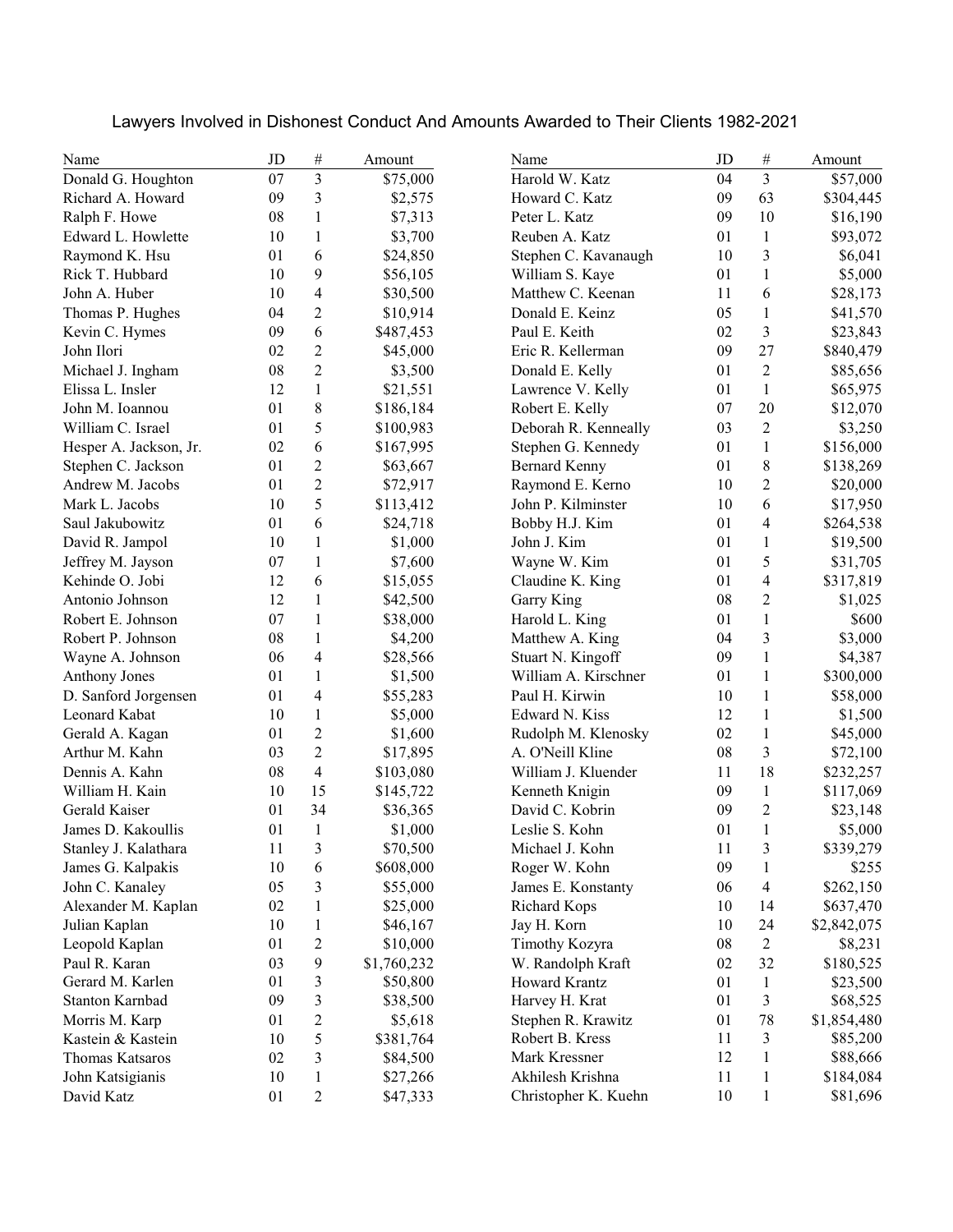| Lawyers Involved in Dishonest Conduct And Amounts Awarded to Their Clients 1982-2021 |  |  |  |  |  |  |
|--------------------------------------------------------------------------------------|--|--|--|--|--|--|
|--------------------------------------------------------------------------------------|--|--|--|--|--|--|

| Name                   | JD     | $\#$           | Amount      | Name                      | JD | $\#$             | Amount    |
|------------------------|--------|----------------|-------------|---------------------------|----|------------------|-----------|
| Robert M. Kuhnreich    | 01     | $\overline{3}$ | \$9,935     | Clifford N. Lipscomb      | 11 | 8                | \$11,480  |
| M. Thomas Kuriakose    | 09     | $\mathbf{1}$   | \$500       | Brandon Lisi              | 11 | 1                | \$150,000 |
| <b>Irving Kurtz</b>    | 01     | 5              | \$154,842   | William F. Lisnerski      | 08 | $\mathbf{1}$     | \$600     |
| Larry J. Kushner       | 01     | 2              | \$21,678    | David W. Little           | 04 | $\,$ 8 $\,$      | \$343,892 |
| Carl B. Kustell        | 08     | 1              | \$236,250   | Joseph K. LoBue           | 11 | 7                | \$145,292 |
| A. James LaBue         | 07     | 6              | \$298,928   | Vincent J. LoCurto        | 10 | 1                | \$9,797   |
| Michael S. LaBush      | 09     | $\overline{c}$ | \$3,250     | Werner Lomker             | 07 | $\overline{2}$   | \$38,564  |
| Garrett R. LaCara      | 10     | 1              | \$51,448    | John C. Lopes             | 10 | $\overline{2}$   | \$2,550   |
| Christos Ladas         | 08     | 1              | \$15,781    | John G. LoPresto          | 11 | $\mathbf{1}$     | \$299,894 |
| Jefferson T. Lalik     | 07     | 8              | \$3,805     | Charles J. Lore           | 01 | 14               | \$42,520  |
| LaLoggia & Gorankoff   | 07     | 20             | \$738,744   | Samuel Lorenzo            | 01 | 92               | \$43,125  |
| Bernard H. LaLone, Jr. | 03     | $\mathbf{1}$   | \$22,210    | Ronald B. Losner          | 02 | 16               | \$41,694  |
| Robert A. Lamar        | 10     | 20             | \$597,507   | Harold E. Lovette         | 01 | $\mathbf{1}$     | \$27,500  |
| John M. Lambros        | 01     | $\mathbf{1}$   | \$16,667    | David B. Lubash           | 11 | 39               | \$471,203 |
| Donald F. Lamutis      | 07     | 3              | \$8,325     | Jonathan W. Lubell        | 01 | $\overline{2}$   | \$9,450   |
| Alexander Z. Landy     | 02     | $\mathbf{1}$   | \$18,206    | Gary Lucas                | 06 | $\overline{c}$   | \$17,603  |
| Martin K. Lang         | 10     | 16             | \$125,625   | Gregg A. Luckman          | 10 | $\mathbf{1}$     | \$372,500 |
| Erick F. Larsen        | 10     | 1              | \$23,517    | Thomas J. Lukas           | 11 | $\mathbf{1}$     | \$28,000  |
| Leah Larsen            | 01     | $\mathbf{1}$   | \$30,464    | Joseph F. Lynch           | 06 | $\mathbf{1}$     | \$3,736   |
| George E. Lasch        | 10     | 1              | \$1,500     | Kyle T. Lynch             | 10 | $\overline{c}$   | \$99,500  |
| William J. Lazaroni    | 01     | $\tau$         | \$56,300    | Thomas N. Lyons           | 10 | $\overline{c}$   | \$2,640   |
| Eric N. Lazarus        | 10     | 28             | \$583,407   | James A. MacCallum        | 08 | $\overline{2}$   | \$157,250 |
| Norman J. Learned, III | 06     | $\mathbf{1}$   | \$1,040     | Robert A. Mackasek        | 01 | 20               | \$370,043 |
| John Q. LeCain         | 04     | 1              | \$25,000    | Lester W. Mackey          | 10 | 4                | \$74,491  |
| Thomas P. Leckinger    | 07     | 7              | \$87,180    | William F. Mackey         | 10 | $\overline{2}$   | \$156,972 |
| Chak Yin Lee           | 01     | 12             | \$839,340   | Robert D. MacLachlan, Jr. | 10 | $\,$ 8 $\,$      | \$11,250  |
| Gerald J. Leibowitz    | 10     | 9              | \$306,063   | Fortune S. Macri          | 09 | $\mathbf{1}$     | \$25,000  |
| Mitchell J. Lenchner   | 10     | 42             | \$3,836,181 | Lindy M. Madill           | 05 | $\overline{c}$   | \$1,040   |
| Lawrence B. Lennon     | 04     | 4              | \$87,665    | Lee M. Mager              | 12 | $\overline{c}$   | \$61,415  |
| Ronald A. Lenowitz     | 10     | 6              | \$749,100   | Anthony M. Magnotti       | 02 | 16               | \$105,252 |
| Alvin E. Leonard       | 01     | 5              | \$669,427   | John R. Maguire           | 10 | $\mathbf{1}$     | \$1,000   |
| Jeffrey L. Lessoff     | 01     | 15             | \$536,070   | Jenny M. Maiolo           | 11 | 27               | \$555,808 |
| Marc R. Leventhal      | 01     | $\mathbf{1}$   | \$35,000    | Barbara L. Maleno         | 10 | 3                | \$177,348 |
| Joseph C. Levine       | 11     | 13             | \$451,916   | Michael M. Maloney        | 01 | $\mathbf{1}$     | \$42,040  |
| Richard L. Levine      | 05     | $\mathbf{1}$   | \$10,000    | Bruce C. Mandia           | 09 | $\mathbf{1}$     | \$5,000   |
| Nathan Levner          | $10\,$ | $\,1\,$        | \$10,000    | Frank M. Manfredi         | 10 | 5                | \$27,076  |
| Joseph A. Levy         | 11     | 1              | \$16,667    | Joseph J. Mainiero        | 01 | 4                | \$16,450  |
| Scott C. Levy          | 01     | 25             | \$161,732   | Lloyd J. Manning          | 11 | 1                | \$500     |
| John D. Lewis          | 02     | 4              | \$177,550   | Robert Y. Manske          | 07 | $\mathbf{1}$     | \$12,066  |
| Murray F. Lewis        | 06     | 1              | \$3,589     | Marion S. Marable         | 11 | $\mathfrak{2}$   | \$7,400   |
| Feng Li                | 09     | 6              | \$866,661   | Richard P. Maracina       | 01 | $\,8$            | \$20,205  |
| Jay Robert Lichtman    | 02     | 2              | \$3,200     | Brett K. Margolin         | 10 | 54               | \$141,184 |
| Daniel S. Lieberman    | 01     | 1              | \$4,290     | Marvin Margolis           | 01 | $\mathbf{1}$     | \$40,000  |
| Lawrence Lieberman     | 02     | 4              | \$35,536    | Michael P. Marmor         | 05 | 13               | \$915,270 |
| Andrew Y. Lin          | 11     | 1              | \$5,750     | Marie A. Martial          | 10 | $\,$ 8 $\,$      | \$143,166 |
| David A. Linn          | 10     | 3              | \$20,105    | Jonathan G. Mason-Kinsey  | 02 | $\mathbf{1}$     | \$5,000   |
| Kenneth Linn           | 01     | 1              | \$25,850    | James M. Mannix           | 09 | $\mathbf{1}$     | \$4,000   |
| Michael S. Linn        | 09     | 14             | \$418,858   | Samuel Marino             | 08 | $\overline{c}$   | \$2,800   |
| Michael L. Lippman     | 09     | 11             | \$1,253,198 | <b>Irving Markowitz</b>   | 01 | $\boldsymbol{7}$ | \$261,328 |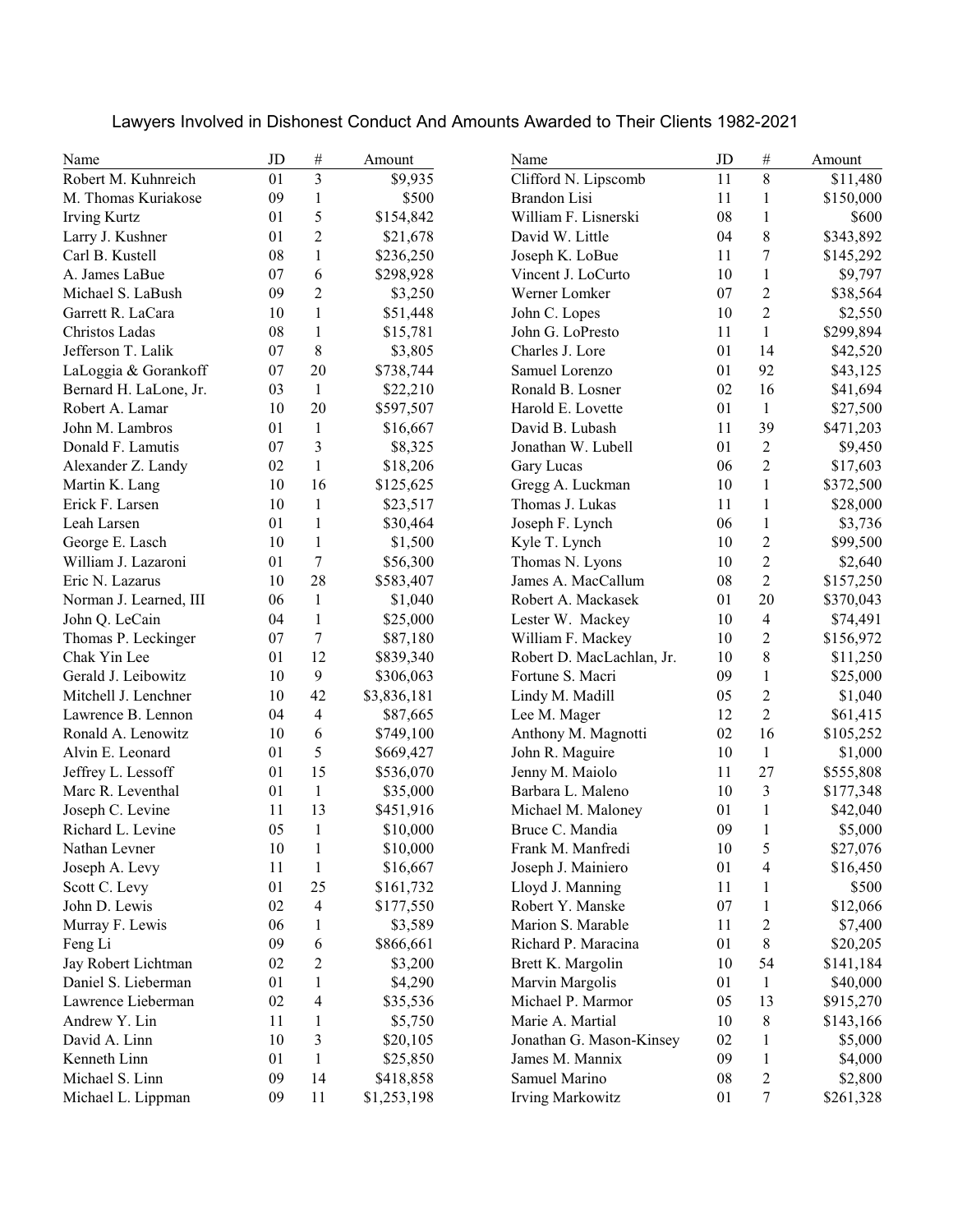| Lawyers Involved in Dishonest Conduct And Amounts Awarded to Their Clients 1982-2021 |  |  |  |
|--------------------------------------------------------------------------------------|--|--|--|
|--------------------------------------------------------------------------------------|--|--|--|

| Name                      | JD | $\#$                     | Amount      | Name                     | JD     | $\#$             | Amount      |
|---------------------------|----|--------------------------|-------------|--------------------------|--------|------------------|-------------|
| Hubert L. Marshall        | 02 | $\mathbf{1}$             | \$2,500     | Bruce K. Mogavero        | 09     | $\boldsymbol{7}$ | \$269,703   |
| George T. Martin          | 06 | 1                        | \$500       | Peter J. Mollo           | 02     | 2                | \$63,550    |
| Jose R. Martinez          | 12 | 1                        | \$14,800    | Richard T. Monahan       | 10     | $\overline{c}$   | \$4,500     |
| Nancy A. Maruk            | 07 | 3                        | \$3,370     | Simon K. Moody           | 07     | $\overline{c}$   | \$2,250     |
| Dennis Masino             | 10 | 18                       | \$304,866   | Colin A. Moore           | 01     | 4                | \$6,500     |
| C. Vernon Mason           | 01 | 5                        | \$32,600    | Davison F. Moore         | 09     | 6                | \$491,971   |
| William J. Mastine, Jr.   | 05 | $\overline{2}$           | \$17,220    | Paul A. Moore            | 09     | $\overline{2}$   | \$2,146     |
| Alfred H. Mattikow        | 09 | 1                        | \$163,500   | Teddy I. Moore           | 11     | $\mathbf{1}$     | \$5,500     |
| Charles M. Mattingly, Jr. | 10 | 3                        | \$132,500   | Susan Morales-Rutherford | 02     | $\mathbf{1}$     | \$13,300    |
| Martin J. Mayblum         | 11 | 3                        | \$13,750    | Richard M. Moran         | 03     | 22               | \$412,600   |
| Philip A. McBride         | 08 | $\mathbf{1}$             | \$5,958     | Thomas D. Morath         | 12     | $\mathfrak{2}$   | \$14,755    |
| Sean F. McCaffrey         | 11 | $\mathbf{1}$             | \$250       | Steven A. Morelli        | 10     | 20               | \$641,529   |
| Teague W. McCarthy        | 10 | 12                       | \$413,169   | Carlos Moreno            | 01     | 3                | \$6,270     |
| Shannon D. McClam         | 11 | 3                        | \$14,000    | Dale J. Morgado          | 01     | $\mathbf{1}$     | \$11,273    |
| Denis J. McClure          | 09 | $\overline{2}$           | \$5,155     | Lawrence D. Moringiello  | 02     | 5                | \$171,249   |
| James F. McCoole          | 09 | 15                       | \$865,522   | Alan D. Morris           | 10     | 15               | \$221,560   |
| Sharyn L. McDonald        | 07 | 3                        | \$73,992    | Charles E. Morrison      | 01     | $\mathbf{1}$     | \$4,000     |
| Mackson P. McDowall       | 08 | $\overline{c}$           | \$3,940     | Marvin R. Morrison       | 10     | $\mathbf{1}$     | \$15,000    |
| Derek P. McDowell         | 02 | $\mathbf{1}$             | \$250,835   | Joseph A. Morrone        | 10     | $\overline{c}$   | \$88,560    |
| James J. McEnroe          | 01 | 6                        | \$3,000     | Antoni Moszczynski       | 02     | $\mathbf{1}$     | \$239,500   |
| Lloyd A. McFarlane        | 11 | $\mathbf{1}$             | \$5,000     | Stuart R. Moshell        | 10     | 11               | \$1,235,885 |
| Thomas J. McGinn          | 03 | $\mathbf{1}$             | \$180,000   | Saul D. Moshenberg       | 07     | 5                | \$20,749    |
| Matthew J. McGowan        | 09 | 5                        | \$47,771    | George E. Moss           | 11     | $\mathbf{1}$     | \$50,000    |
| Michael S. McGrady        | 03 | 11                       | \$346,744   | Lawrence J. Mullan       | 10     | $\mathbf{1}$     | \$395       |
| Dennis J. McLaughlin      | 01 | 5                        | \$46,804    | Mayank V. Munsiff        | 11     | $\mathbf{1}$     | \$131,117   |
| Richard M. McMahon        | 09 | $\overline{c}$           | \$8,973     | David Van Muraskin       | 01     | $\overline{c}$   | \$286,333   |
| John J. McManus, Jr.      | 02 | 2                        | \$200,000   | James R. Murdock, Jr.    | 04     | 19               | \$638,152   |
| Joseph T. McMaster        | 02 | 4                        | \$168,093   | Eugene J. Murphy         | 08     | 21               | \$583,870   |
| Dominic M. Mello          | 02 | $\overline{c}$           | \$8,167     | John F. Murphy, III      | 09     | $\mathbf{1}$     | \$189,439   |
| Richard M. Messina        | 01 | 3                        | \$169,049   | Mark A. Murray           | 10     | $\overline{c}$   | \$199,665   |
| William A. Metz           | 09 | 3                        | \$115,497   | Morrow D. Mushkin        | 02     | $\overline{c}$   | \$10,200    |
| Stanley M. Meyer          | 10 | 1                        | \$1,830     | Joseph F. Muto           | 05     | $\mathbf{1}$     | \$1,100     |
| Christopher W. Meyers     | 09 | $\overline{2}$           | \$147,243   | Willard H. Myers, III    | 07     | $\overline{2}$   | \$1,700     |
| Joseph W. Mezey           | 03 | 9                        | \$78,966    | Toritsefe O. Nanna       | 01     | 13               | \$38,600    |
| James J. Michalek         | 08 | 21                       | \$181,361   | Bart L. Nason            | 01     | $\mathbf{1}$     | \$39,073    |
| Paul S. Micho             | 05 | $\mathbf{1}$             | \$950       | Eugene V. Natale         | $10\,$ | 9                | \$245,845   |
| Charles O. Milham         | 03 | $\overline{\mathcal{L}}$ | \$17,541    | Nath & Weiss             | 10     | 1                | \$100,000   |
| Alan M. Miller            | 10 | 1                        | \$2,319     | Steven J. Nechamkus      | 02     | $\mathbf{1}$     | \$15,000    |
| Bruce J. Miller           | 10 | $\overline{c}$           | \$41,858    | Richard F. Nelson        | 10     | 10               | \$70,361    |
| John R. Miller            | 09 | 1                        | \$2,234     | Pat Frank Nesci          | 10     | 11               | \$359,974   |
| Mayne Miller              | 01 | 1                        | \$7,656     | William L. Netusil       | 10     | $\mathbf{1}$     | \$900       |
| Shelley D. Miller         | 02 | 1                        | \$196,457   | Matthew J. Neuren        | 09     | 4                | \$452,350   |
| Nicholas A. Mina          | 01 | 1                        | \$19,500    | Kenneth A. Newman        | 10     | 6                | \$29,054    |
| Carl N. Mione             | 02 | 3                        | \$830,750   | Marvin A. Newman         | 09     | $\mathbf{1}$     | \$26,924    |
| Stephen A. Mishkin        | 09 | 55                       | \$1,318,823 | Robert C. Newman         | 08     | $\mathbf{1}$     | \$9,500     |
| Lisa L. Mitchell          | 08 | $\mathbf{1}$             | \$4,850     | John G. Nicholas         | 11     | $\overline{c}$   | \$57,500    |
| Stephen T. Mitchell       | 01 | 2                        | \$470,000   | Peter B. Nickles         | 09     | $\overline{c}$   | \$122,623   |
| Marjorie Modestil         | 01 | 2                        | \$27,000    | Thomas C. Nicotera       | 03     | $\mathbf{1}$     | \$275       |
| John E. Modjeska          | 03 | 7                        | \$34,356    | Roger J. Niemel          | 08     | $\overline{c}$   | \$160,264   |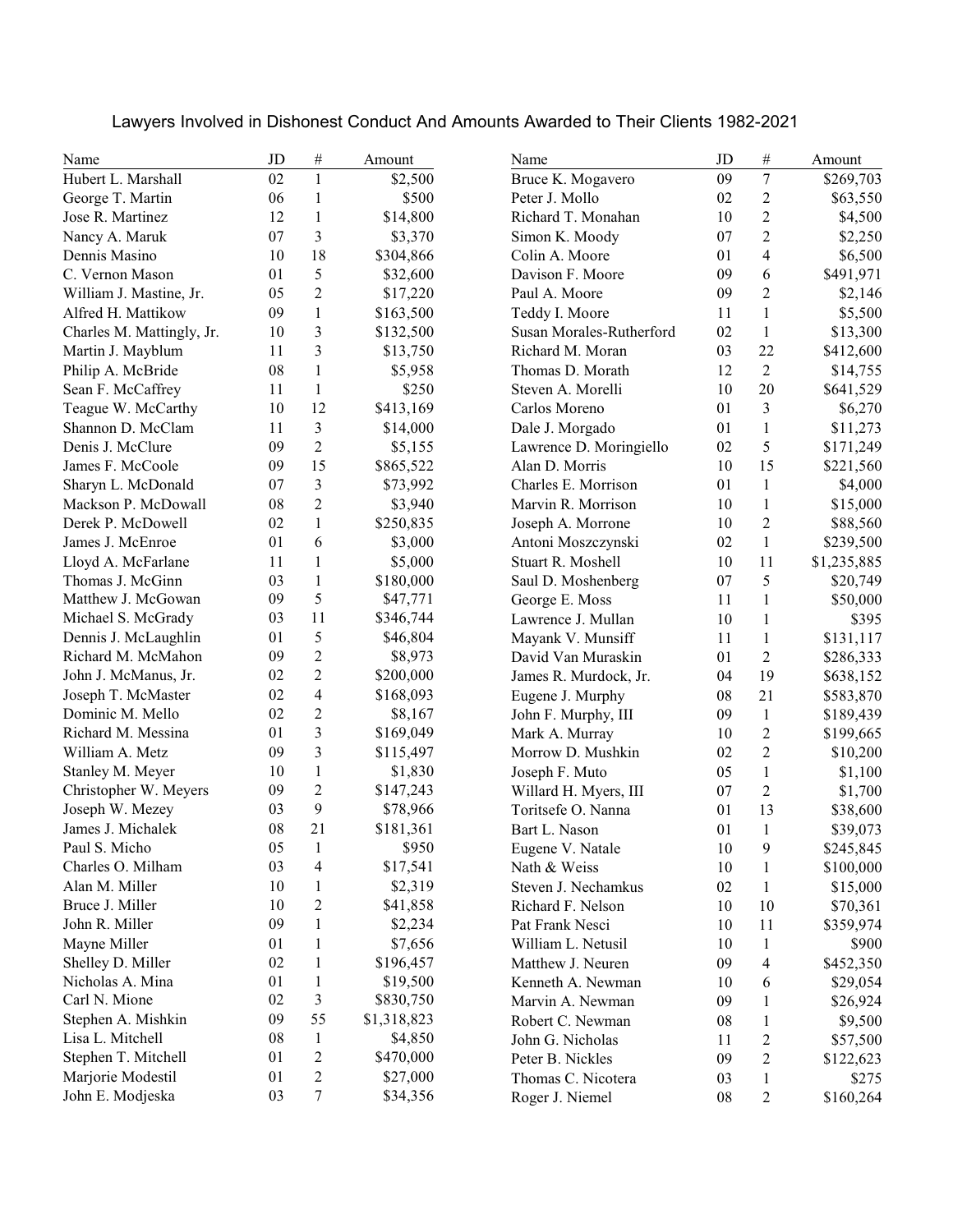| Name                     | JD | $\#$                    | Amount      | Name                     | JD | #                        | Amount      |
|--------------------------|----|-------------------------|-------------|--------------------------|----|--------------------------|-------------|
| Michael B. Nitsberg      | 10 | $\overline{3}$          | \$34,450    | Richard T. Petty         | 01 | $\overline{3}$           | \$90,664    |
| William R. Nojay         | 07 | $\mathbf{1}$            | \$337,966   | Stephen A. Phillips      | 04 | $\mathbf{1}$             | \$60,000    |
| William J. Noland        | 01 | 1                       | \$3,600     | John Piastra             | 11 | $\overline{2}$           | \$200,000   |
| Kyle E. Norton           | 10 | $\mathbf{1}$            | \$30,537    | Louis N. Picciano        | 06 | $\overline{2}$           | \$5,296     |
| James M. O'Brien         | 02 | 3                       | \$124,892   | Marilynn Pierre          | 03 | $\mathbf{1}$             | \$2,000     |
| Thomas E. O'Bryan        | 05 | 4                       | \$2,905     | Richard Pikna            | 01 | 9                        | \$101,278   |
| Thomas P. O'Callaghan    | 09 | 1                       | \$3,200     | Justin A. Pinck          | 02 | 4                        | \$3,400     |
| Charles O'Donnell, Jr.   | 09 | 1                       | \$2,000     | George A. Pins           | 01 | 4                        | \$15,779    |
| James M. O'Neill         | 10 | 6                       | \$18,000    | John L. Pitula           | 01 | 1                        | \$90,000    |
| Lynn D. O'Neill          | 02 | 3                       | \$20,770    | John B. Poersch          | 04 | $\overline{2}$           | \$114,161   |
| Susan F. Odery           | 10 | $\overline{2}$          | \$16,682    | J. Stanton Pohl          | 10 | 4                        | \$89,779    |
| Mark S. Ogden            | 07 | 1                       | \$8,869     | Jonathan Pollack         | 10 | 3                        | \$17,762    |
| Shigetaka Ogihara        | 01 | 1                       | \$400,000   | Sam Polur                | 12 | $\mathbf{1}$             | \$500       |
| Michele Okin             | 09 | 28                      | \$107,776   | Edward J. Porcelli       | 12 | 4                        | \$21,580    |
| Frank Oliva              | 11 | 5                       | \$36,652    | Joel G. Post             | 10 | 3                        | \$357,433   |
| John P. Oliver           | 10 | $\,$ $\,$               | \$403,785   | Ira Postel               | 01 | 3                        | \$38,515    |
| Joseph E. Orsini         | 08 | 3                       | \$31,887    | Postel and Rosenberg     | 01 | 11                       | \$619,722   |
| Osserman & Horwitz       | 01 | 6                       | \$774,503   | Eileen J. Potash         | 09 | $\overline{c}$           | \$25,507    |
| Sheldon Ostro            | 01 | 9                       | \$359,000   | John V. Potter, Jr.      | 10 | $\mathbf{1}$             | \$98,000    |
| Nathan G. Ostroff        | 08 | $\overline{\mathbf{3}}$ | \$2,517     | Frederic A. Powell       | 10 | 4                        | \$481,000   |
| Roderick E. Owens        | 01 | $\overline{c}$          | \$21,533    | Gerald A. Powell         | 10 | $\mathbf{1}$             | \$5,000     |
| Robert I. Oziel          | 10 | $\overline{\mathbf{4}}$ | \$116,603   | Charles M. Powell, Jr.   | 01 | 9                        | \$68,700    |
| Victor N. Pacor          | 09 | 9                       | \$164,357   | Bryan E. Powers          | 10 | $\overline{2}$           | \$3,500     |
| Allan L. Paglia          | 08 | $\mathbf{1}$            | \$1,200     | <b>Mary Powers</b>       | 01 | $\mathbf{1}$             | \$89,857    |
| Blase P. Palumbo         | 08 | 1                       | \$4,000     | William J. Powers, III   | 05 | $\overline{7}$           | \$14,662    |
| Rafael M. Pantoja, Jr.   | 01 | 20                      | \$212,335   | Paul D. Powsner          | 01 | 3                        | \$210,000   |
| John F. Papsidero        | 08 | $\mathbf{1}$            | \$17,339    | <b>Stanley Pressment</b> | 01 | $\mathbf{1}$             | \$6,960     |
| Mary Murphy Pardoe       | 10 | 15                      | \$85,436    | Cynthia Lynn Price       | 02 | $\mathbf{1}$             | \$81,623    |
| William M. Parente       | 01 | 12                      | \$2,338,119 | Wayne J. Price           | 02 | 17                       | \$359,726   |
| Richard J. Pariser       | 08 | 3                       | \$7,053     | Michael Prieto           | 01 | $\mathbf{1}$             | \$15,215    |
| Alfred J. Parisi         | 11 | 16                      | \$555,591   | Brian D. Primes          | 09 | $\overline{c}$           | \$16,000    |
| Robert H. Parker         | 02 | $\overline{2}$          | \$133,817   | Martin C. Prinner        | 09 | $\overline{c}$           | \$65,293    |
| E. Paige Parsons         | 04 | 1                       | \$200       | Mark S. Probert          | 10 | 6                        | \$2,900     |
| Nicholas J. Pastushan    | 05 | $\mathbf{1}$            | \$138,500   | Edward R. Purser         | 06 | $\,1$                    | \$77,738    |
| George Patsis            | 10 | $\overline{c}$          | \$115,798   | Anthony P. Quinn         | 11 | $\overline{c}$           | \$147,521   |
| Edward S. Patterson      | 09 | $\overline{c}$          | \$15,286    | Donna M. Quinn           | 03 | $\,1$                    | \$10,000    |
| George F. Pavarini       | 09 | 15                      | \$543,165   | Timothy C. Quinn         | 09 | $\mathbf{1}$             | \$82,000    |
| Stephen E. Pearlman      | 11 | 5                       | \$382,790   | Frank A. Racano          | 10 | 3                        | \$52,501    |
| Robert J. Pellicane      | 10 | 7                       | \$174,769   | <b>Samuel Racer</b>      | 01 | 3                        | \$170,378   |
| Kenneth S. Pelsinger     | 01 | 3                       | \$24,974    | John J. Raia             | 11 | 100                      | \$3,268,398 |
| Louis A. Pepper          | 10 | 1                       | \$55,000    | Frank A. Racano          | 10 | $\overline{\mathcal{A}}$ | \$123,072   |
| Carlos Perez-Olivo       | 12 | 4                       | \$28,000    | William C. Raines        | 01 | 3                        | \$17,512    |
| Raymond G. Perez         | 09 | 1                       | \$45,000    | Silverio A. Ramirez      | 01 | $\mathbf{1}$             | \$14,612    |
| Michael M. Perlman       | 10 | 8                       | \$294,913   | Peter L. Rand            | 10 | 7                        | \$252,581   |
| Alexander B. Perry       | 03 | 7                       | \$15,020    | Percy A. Randall, Jr.    | 11 | $\mathbf{1}$             | \$70,886    |
| David Ian Pesner         | 09 | 11                      | \$136,291   | Steven P. Rapoport       | 02 | 2                        | \$23,836    |
| Jacob & David Ian Pesner | 09 | 1                       | \$25,000    | Stephen P. Rathjen       | 10 | 3                        | \$33,430    |
| Dennis J. Peterson       | 02 | 1                       | \$2,391     | Leo Raychuk              | 02 | 1                        | \$2,000     |
| Charles A. Pettito       | 02 | 3                       | \$43,430    | David C. Reback          | 09 | 3                        | \$58,180    |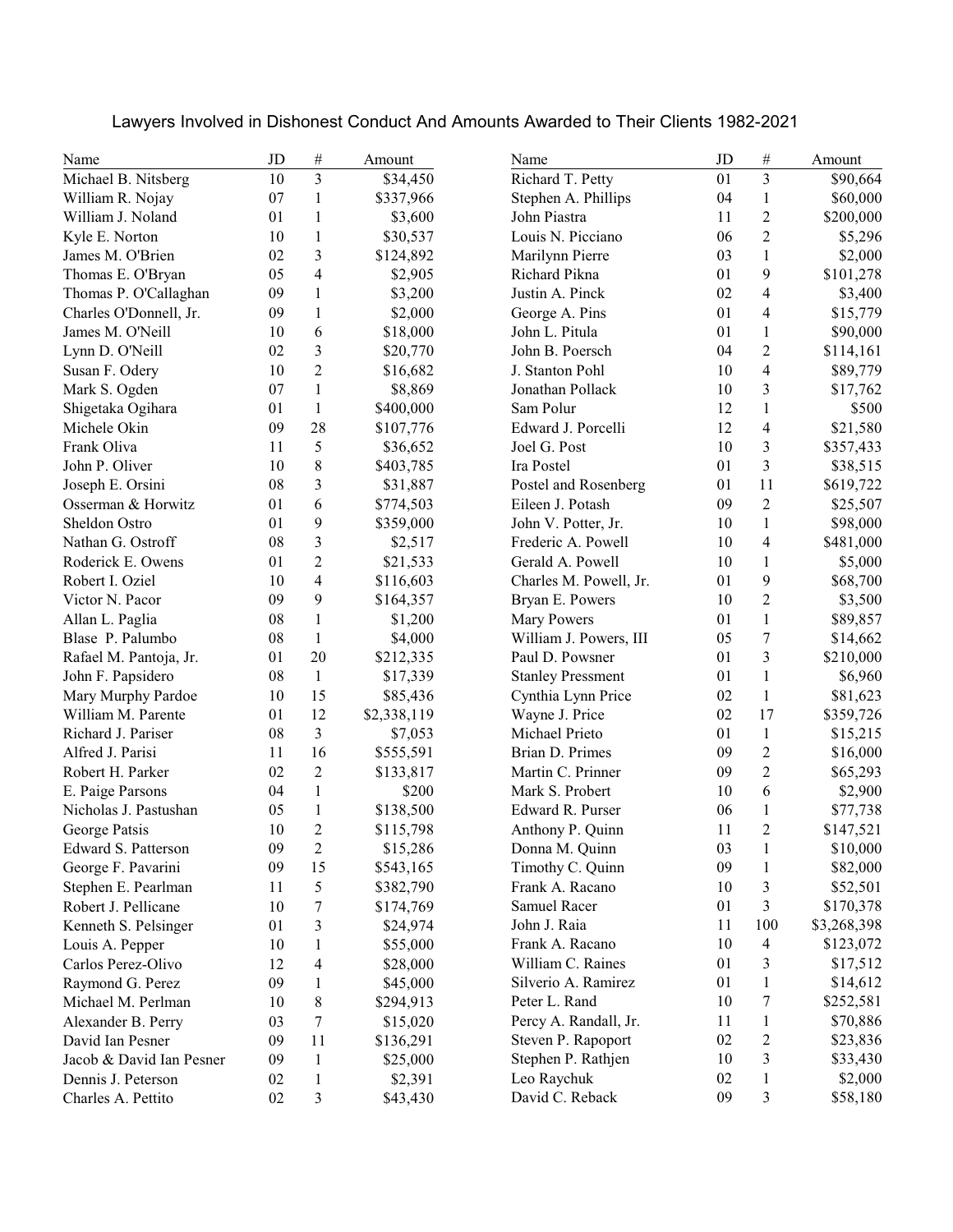| Lawyers Involved in Dishonest Conduct And Amounts Awarded to Their Clients 1982-2021 |  |  |  |
|--------------------------------------------------------------------------------------|--|--|--|
|--------------------------------------------------------------------------------------|--|--|--|

| Name                   | JD | $\#$                    | Amount      | Name                    | JD | $\#$             | Amount      |
|------------------------|----|-------------------------|-------------|-------------------------|----|------------------|-------------|
| Edward W. Reckdenwald  | 10 | 5                       | \$98,193    | Norman K. Rosen         | 01 | $\mathbf{1}$     | \$196,424   |
| John D. Reddan         | 01 | 1                       | \$2,500     | Stephan L. Rosenbaum    | 01 | $\mathbf{1}$     | \$100,000   |
| Alban J. Reichert      | 07 | $\mathbf{1}$            | \$3,425     | Donald B. Rosenberg     | 01 | 43               | \$1,633,154 |
| Patrick M. Reidy       | 04 | 8                       | \$1,180,127 | Ruth F. Rosenberg       | 05 | 3                | \$7,100     |
| Steven Paul Reifman    | 01 | 1                       | \$10,000    | <b>Steven Rosenberg</b> | 10 | $\mathbf{1}$     | \$1,500     |
| Paul G. Reilly, Jr.    | 01 | $\overline{2}$          | \$39,500    | Michael J. Rosenblatt   | 01 | $\mathbf{1}$     | \$75,865    |
| R. Stephen Reilly      | 03 | $\overline{2}$          | \$900       | Steven Rosenbluth       | 02 | 26               | \$394,102   |
| Gary M. Reing          | 12 | $\overline{2}$          | \$23,446    | Richard J. Rosenthal    | 01 | 1                | \$4,374     |
| Herschel L. Reingold   | 08 | 1                       | \$4,344     | Selig A. Rosenzweig     | 10 | 3                | \$64,569    |
| Agostinho Dias Reis    | 01 | 1                       | \$3,712     | <b>Brian Rosicky</b>    | 10 | $\mathbf{1}$     | \$400       |
| Brian H. Reis          | 01 | 6                       | \$308,825   | Alan Ross               | 02 | 22               | \$483,396   |
| Erich H. Reisch        | 02 | $\mathbf{1}$            | \$27,692    | Phillip M. Rossbach     | 10 | $\mathbf{1}$     | \$659       |
| Willem J. Remmelink    | 01 | 3                       | \$127,875   | Abraham Rostoker        | 02 | $\mathbf{1}$     | \$17,500    |
| Kristina M. Rende      | 12 | $\mathbf{1}$            | \$58,966    | Donald R. Roth, Jr.     | 09 | $\mathbf{1}$     | \$6,000     |
| James R. Rerisi        | 10 | $\overline{4}$          | \$57,146    | Steven G. Rothenberg    | 03 | $\mathbf{1}$     | \$4,443     |
| James A. Resti         | 05 | 6                       | \$84,324    | Stephen Rothfeld        | 10 | $\,1$            | \$5,000     |
| Luis E. Reyes          | 02 | $\mathbf{1}$            | \$1,000     | Mitchell A. Rothken     | 01 | 46               | \$2,562,907 |
| Malcolm Richard        | 11 | 3                       | \$18,500    | Arthur J. Rouse         | 09 | 1                | \$11,435    |
| Michael W. Rickard, II | 08 | $\overline{c}$          | \$55,000    | <b>Emmanuel Roy</b>     | 02 | $\overline{2}$   | \$23,644    |
| Angelo A. Rinaldi      | 05 | 6                       | \$8,375     | Leonard H. Rubin        | 01 | $\mathbf{1}$     | \$83,000    |
| John Rivera            | 12 | $\mathbf{1}$            | \$1,707     | Michael B. Rudin        | 07 | $\mathbf{1}$     | \$300,000   |
| Jose A. Rivera         | 02 | $\boldsymbol{7}$        | \$89,166    | James M. Russell        | 03 | 5                | \$1,138,155 |
| Shelley A. Rivera      | 09 | $\mathbf{1}$            | \$300,000   | Glenn L. Rutledge       | 11 | $\mathbf{1}$     | \$5,000     |
| <b>Robert Rivers</b>   | 10 | $\boldsymbol{7}$        | \$197,000   | Charles H. Ryans, Jr.   | 01 | 3                | \$86,000    |
| Joseph A. Rizzo        | 03 | 3                       | \$5,500     | Carol E. Ryder          | 10 | 1                | \$3,800     |
| Joseph N. Rizzo, Jr.   | 10 | $\mathbf{1}$            | \$265,000   | David Sabghir           | 02 | $\mathbf{1}$     | \$14,000    |
| Stephen R. Roach       | 09 | 3                       | \$23,400    | <b>Uzmah Saghir</b>     | 02 | $\overline{c}$   | \$10,000    |
| Samuel W. Roberts      | 03 | 1                       | \$149,584   | Carol A. Safier         | 01 | 5                | \$117,950   |
| Alan M. Rocoff         | 02 | $\mathbf{1}$            | \$218,557   | Steven L. Salpeter      | 11 | 7                | \$12,019    |
| Susan E. Rodems        | 03 | $\overline{2}$          | \$10,650    | Ronald M. Salzer        | 01 | 4                | \$53,750    |
| Edward John Roder      | 07 | 15                      | \$168,505   | Roger G. Sam            | 12 | $\mathbf{1}$     | \$2,500     |
| Patrick L. Rodgers     | 10 | $\mathbf{1}$            | \$500       | Kenroy E. Samuel        | 12 | 3                | \$81,993    |
| George Rodriguez       | 12 | $\overline{\mathbf{4}}$ | \$1,865     | Giselle Mary Samuely    | 01 | 3                | \$9,425     |
| Jaime C. Rodriguez     | 11 | 6                       | \$96,800    | George Sandberg         | 10 | 10               | \$227,146   |
| Richard Rodwin         | 01 | 3                       | \$552,750   | Ira Jay Sands           | 01 | 6                | \$7,917     |
| John D. Roesser        | 01 | $\overline{c}$          | \$102,786   | Richard J. Sanna        | 10 | $10\,$           | \$248,285   |
| Barnett R. Rogers      | 09 | 1                       | \$97,308    | Robert P. Santoriella   | 02 | 6                | \$105,000   |
| Louis M. Rohrberg      | 01 | 1                       | \$5,325     | Richard D. Savitsky     | 01 | $\overline{c}$   | \$47,558    |
| Sy L. Rolnick          | 02 | 1                       | \$25,500    | Edward A. Savran        | 10 | $\overline{c}$   | \$30,173    |
| Edmundo Roman-Perez    | 02 | 9                       | \$433,579   | Richard A. Sbeglia      | 01 | 6                | \$1,118,677 |
| Steven J. Romer        | 01 | 14                      | \$1,076,657 | Joseph G. Scali         | 09 | 6                | \$485,210   |
| Gregory Ronan          | 10 | $\overline{c}$          | \$305,000   | Michael D. Scavella     | 04 | $\mathbf{1}$     | \$2,000     |
| Bibiano Rosa           | 01 | 3                       | \$95,265    | Stanley D. Scharf       | 10 | 16               | \$89,719    |
| Luigi Rosabianca       | 01 | 10                      | \$1,550,762 | Mark W. Scher           | 01 | 2                | \$2,230     |
| Alton N.G. Rose        | 11 | 1                       | \$5,333     | Nelson K. Scherer       | 10 | $\mathbf{1}$     | \$2,348     |
| Michael G. Rose        | 10 | 40                      | \$1,279,588 | John C. Schettino       | 10 | $\mathbf{1}$     | \$4,000     |
| Peter Rose             | 11 | 11                      | \$143,309   | David Schick            | 01 | $\boldsymbol{7}$ | \$549,116   |
| Rose & Karnbad         | 11 | $\mathbf{1}$            | \$17,000    | Robert L. Schlesinger   | 03 | 3                | \$3,068     |
| Jay W. Rosen           | 10 | 72                      | \$4,426,690 | Stuart A. Schlesinger   | 01 | 35               | \$4,702,119 |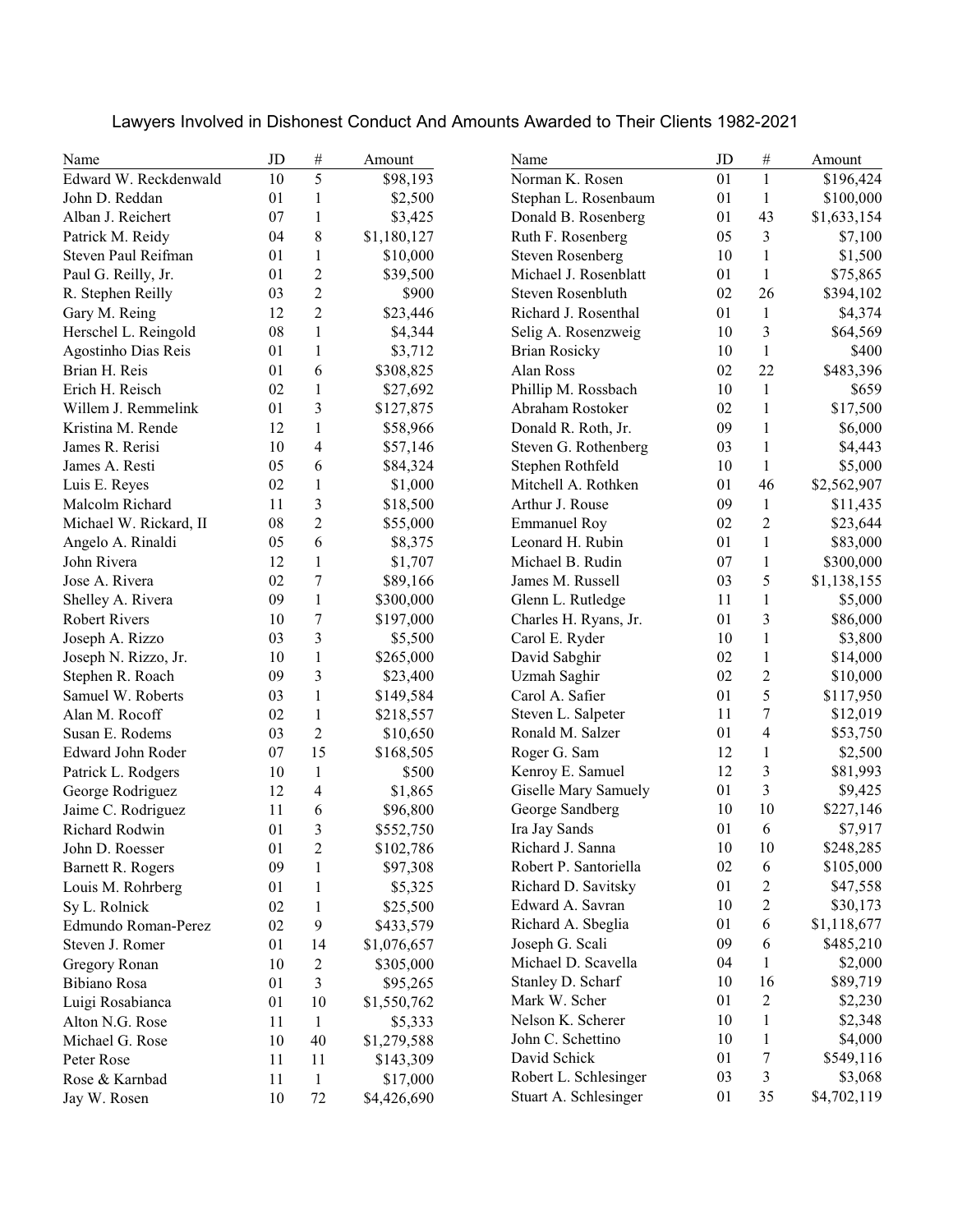Lawyers Involved in Dishonest Conduct And Amounts Awarded to Their Clients 1982-2021

| Name                  | JD     | $\#$           | Amount    | Name                    | JD | $\#$                     | Amount      |
|-----------------------|--------|----------------|-----------|-------------------------|----|--------------------------|-------------|
| Carol L. Schlitt      | 10     | $\mathbf{1}$   | \$400,000 | Stephen D. Siegfried    | 10 | 20                       | \$1,015,719 |
| Michael J. Schlussel  | 10     | 3              | \$214,665 | Albert A. Silbermann    | 01 | $\mathbf{1}$             | \$31,000    |
| Peter G. Schmidt      | 01     | 3              | \$400,000 | Zoilo I. Silva          | 01 | $\mathbf{1}$             | \$2,500     |
| Eric Schneider        | 03     | $\mathbf{1}$   | \$1,800   | Oswald B. Silvera       | 02 | 7                        | \$16,125    |
| David R. Schnell      | 08     | 3              | \$251,478 | Mark A. Silverman       | 10 | 2                        | \$2,169     |
| Richard C. Schulz     | 10     | 1              | \$24,035  | William Sims            | 08 | $\overline{c}$           | \$8,037     |
| Robert Schutrum, Jr.  | 08     | 1              | \$1,500   | William Simms           | 02 | 3                        | \$18,513    |
| Andrew L. Schwab      | 01     | $\overline{4}$ | \$146,512 | Valerie T. Simuro       | 02 | 9                        | \$1,475,763 |
| Jeffrey M. Schwartz   | 10     | 36             | \$575,250 | Barry H. Singer         | 09 | 9                        | \$235,034   |
| Kenneth B. Schwartz   | 10     | $\mathbf{1}$   | \$96,062  | Mitchell L. Singer      | 01 | 7                        | \$129,000   |
| Mark S. Schwartz      | 02     | $\mathfrak{Z}$ | \$230,265 | <b>Baljit Singh</b>     | 01 | $\mathbf{1}$             | \$150       |
| Melvyn Schwartz       | 01     | $\overline{2}$ | \$459,972 | <b>Indar Singh</b>      | 11 | 16                       | \$156,237   |
| Steven M. Schwartz    | 09     | $\overline{2}$ | \$3,500   | Ronald A. Sipos         | 08 | $\overline{c}$           | \$106,730   |
| Schwartz & Gutstein   | 01     | 6              | \$250,501 | Myron W. Siskin         | 10 | $\mathbf{1}$             | \$13,436    |
| Harvey A. Schweiger   | 10     | $\mathbf{1}$   | \$15,000  | Howard M. Sklar         | 10 | 3                        | \$22,000    |
| Joel E. Schweitzer    | 08     | 6              | \$46,294  | Allan Sloan             | 01 | 6                        | \$108,601   |
| Joseph F. Scirto, Jr. | 08     | 10             | \$106,962 | Joseph D. Sloboda       | 10 | $\overline{c}$           | \$5,458     |
| Allison Scollar       | 01     | $\mathfrak{2}$ | \$22,631  | Robert H. Slocum        | 07 | $\overline{\mathcal{L}}$ | \$58,724    |
| Harry W. Scott, Jr.   | 02     | $\mathbf{1}$   | \$200     | Ronald J. Slocum        | 06 | 1                        | \$650       |
| Ingrid L. Seaborn     | 01     | $\mathbf{1}$   | \$2,500   | Peter W. Sluys          | 09 | 6                        | \$113,856   |
| Paul A. Seader        | 01     | $\overline{c}$ | \$435,000 | Kendrick C. Smith       | 01 | $\mathbf{1}$             | \$3,675     |
| Bernard M. Seeman     | 10     | $\mathbf{1}$   | \$50,000  | Ormond N. Smith         | 02 | $\boldsymbol{7}$         | \$101,170   |
| Jeffrey P. Segal      | 10     | 4              | \$505,524 | Benjamin Sneed          | 01 | 4                        | \$24,833    |
| Stephen L. Segall     | 01     | 2              | \$5,000   | Craig J.J. Snyder       | 01 | $\mathbf{1}$             | \$244,427   |
| Krista F. Selig       | 10     | 1              | \$1,500   | Barbara B. Sobal        | 01 | $\mathbf{1}$             | \$10,000    |
| Arthur J. Selkin      | 09     | 11             | \$107,300 | John J. Sobolewski      | 10 | 1                        | \$90,500    |
| Bernard L. Seltzer    | 10     | 11             | \$94,609  | David J. Sokol          | 09 | $\mathbf{1}$             | \$19,815    |
| Ira F. Seplow         | 11     | $\mathfrak{Z}$ | \$8,750   | Jack B. Solerwitz       | 10 | 99                       | \$3,008,734 |
| Sean C. Serpe         | 01     | 3              | \$3,529   | Brian D. Solomon        | 13 | $\overline{c}$           | \$52,000    |
| Ralph Serpico         | 11     | 3              | \$176,191 | Joseph F. Soviero, Jr.  | 10 | $\mathbf{1}$             | \$5,000     |
| Vsevolod Shakhanov    | 11     | $\mathbf{1}$   | \$4,667   | Michael T. Spallino     | 01 | $\boldsymbol{2}$         | \$8,800     |
| Barry R. Shapiro      | 01     | 16             | \$3,065   | Jacob Spatz             | 03 | $\overline{\mathbf{3}}$  | \$3,245     |
| Michael Shapiro       | 01     | $\mathbf{1}$   | \$58,231  | Jerome L. Spiegelman    | 01 | 48                       | \$889,719   |
| Phillip E. Shapiro    | 01     | $\mathbf{1}$   | \$700     | Jerome Spies            | 10 | $\overline{c}$           | \$126,754   |
| John O. Shasanmi      | 03     | $\mathbf{1}$   | \$400,000 | Daniel F. Spitalnic     | 10 | 3                        | \$206,602   |
| Eden Shaw             | $01\,$ | $\,1$          | \$12,500  | Lionel Spring           | 01 | $\,1$                    | \$83,311    |
| Brian A. Sheridan     | 01     | $\mathbf{1}$   | \$785     | Jeffrey P. Squitieri    | 01 | 3                        | \$51,500    |
| John M. Sheridan      | 07     | 6              | \$371,500 | Howard R. Staller       | 01 | $\mathbf{1}$             | \$8,000     |
| Richard M. Sherman    | 10     | 25             | \$97,623  | Linda J. Stanch         | 01 | $\mathbf{1}$             | \$500       |
| Charles S. Sherman    | 10     | $\mathbf{1}$   | \$103,666 | Ferne Mayer Steckler    | 10 | 3                        | \$10,500    |
| Robert J. Sherman     | 10     | 7              | \$15,159  | Susan F. Steier         | 01 | $\overline{c}$           | \$79,766    |
| Jon D. Sherry         | 02     | 3              | \$46,000  | Alexander B. Stein      | 01 | $\overline{c}$           | \$31,450    |
| Alan J. Shimel        | 10     | 2              | \$26,666  | Elliot J. Stein         | 01 | 74                       | \$762,109   |
| Robert G. Short       | 09     | 1              | \$800     | Jonathan M. Stein       | 10 | 5                        | \$95,900    |
| Robert A. Shuster     | 10     | 1              | \$32,925  | Joel B. Steinberg       | 01 | $\mathbf{1}$             | \$1,400     |
| Anis A. Siddiqi       | 02     | $\overline{4}$ | \$75,614  | Randy S. Steinhauser    | 10 | 3                        | \$36,000    |
| Maqsood H. Siddiqui   | 10     | 1              | \$2,500   | Duane M. Stenstrom, Jr. | 08 | 6                        | \$6,674     |
| Matthew A. Siegel     | 09     | $\overline{c}$ | \$14,147  | Jeffrey S. Stern        | 02 | 10                       | \$244,077   |
| Richard H. Siegel     | 01     | 1              | \$34,700  | Stanley R. Stern        | 01 | 5                        | \$325,676   |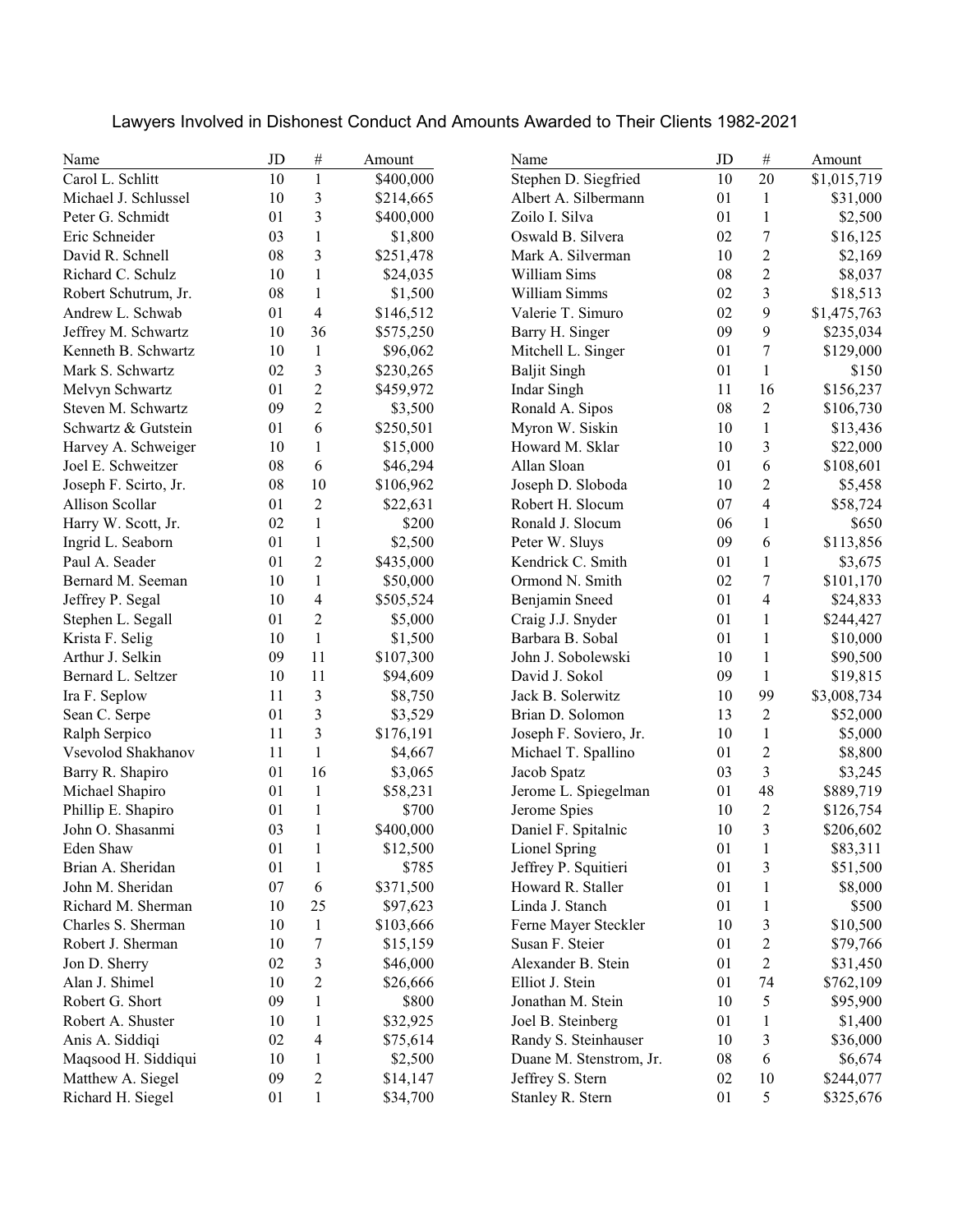| Name                  | JD | $\#$                     | Amount    | Name                    | JD     | $\#$                    | Amount      |
|-----------------------|----|--------------------------|-----------|-------------------------|--------|-------------------------|-------------|
| Joseph Sternschein    | 11 | $\overline{4}$           | \$75,715  | Charles D. Tolbert      | 07     | 5                       | \$48,472    |
| Helene S. Stetch      | 10 | $\overline{2}$           | \$125,336 | John B. Todorovich      | 01     | 9                       | \$711,802   |
| Frederick D. Stevens  | 08 | $\mathbf{1}$             | \$4,185   | Joseph A. Tracy         | 09     | 4                       | \$131,676   |
| Conrad J. Strabone    | 11 | 2                        | \$5,400   | Joseph J. Tringali, Jr. | 09     | 5                       | \$43,487    |
| William A. Stouges    | 10 | 4                        | \$298,042 | Marina Trubitsky        | 01     | 6                       | \$307,846   |
| Ronald E. Stoute      | 02 | $\mathbf{1}$             | \$100,000 | Kathleen K. Trum        | 10     | 3                       | \$50,926    |
| John C. Stuck, Jr.    | 07 | 15                       | \$507,353 | <b>Bill Tsoumpelis</b>  | 10     | 5                       | \$46,904    |
| Wallace Sturm         | 02 | 1                        | \$1,500   | Joseph R. Turner        | 01     | 4                       | \$41,572    |
| John J. Sullivan      | 01 | 1                        | \$29,990  | Robert E. Twiste        | 02     | 13                      | \$213,179   |
| William A. Sullivan   | 09 | 1                        | \$60,000  | James W. Ulaszewski     | 08     | $\overline{2}$          | \$1,048     |
| Joseph E. Supples     | 08 | 3                        | \$9,150   | Meric A. Underweiser    | 10     | 19                      | \$126,593   |
| Leonard A. Sussman    | 01 | 3                        | \$44,438  | Girard M. Ursitti       | 08     | 5                       | \$76,957    |
| Monroe Sussman        | 10 | 1                        | \$46,667  | Norman Ushkow           | 02     | $\mathbf{1}$            | \$1,575     |
| Carrie Sutherland     | 10 | $\mathfrak{2}$           | \$7,670   | Louis J. Uvino          | 11     | 3                       | \$558,499   |
| Morton S. Swirsky     | 01 | 6                        | \$62,610  | Joe M. Valley           | 07     | 4                       | \$23,000    |
| Israel I. Sylvan      | 01 | 3                        | \$22,253  | G. Peter Van Zandt      | 06     | $\overline{c}$          | \$70,457    |
| Alan J. Taliuaga      | 02 | $\overline{2}$           | \$3,500   | Michael R. Varble       | 09     | 42                      | \$147,769   |
| Mitchell B. Tallis    | 02 | 12                       | \$326,567 | Dawn M. Varsalona       | 02     | 4                       | \$3,720     |
| Jack Tamen            | 01 | $\overline{\mathcal{L}}$ | \$61,488  | William C. Vaughan      | 08     | 1                       | \$100,000   |
| Gerard M. Tanella     | 02 | $\overline{2}$           | \$16,133  | Jerry M. Vasquez        | 12     | $\mathbf{1}$            | \$4,475     |
| Samuel Tannenbaum     | 09 | $\mathbf{1}$             | \$300,000 | Erik Veski              | 01     | $\mathbf{1}$            | \$222,964   |
| Mitchel Tarter        | 01 | 20                       | \$97,762  | Tom M. Vetrano          | 02     | 4                       | \$30,056    |
| Jonathan Ogden Tate   | 05 | $\mathbf{1}$             | \$3,000   | Gustavo L. Vila         | 09     | $\mathbf{1}$            | \$400,000   |
| Regina M. Tate        | 10 | 3                        | \$6,890   | Lillian R. Villanova    | 09     | $\overline{\mathbf{3}}$ | \$109,636   |
| Sergio M. Taub        | 11 | 49                       | \$326,401 | Gary J. Viscio          | 10     | $\overline{7}$          | \$64,855    |
| Louis Taubenblat      | 02 | 9                        | \$718,854 | Louis V. Viscomi        | 01     | 3                       | \$31,500    |
| Sharon Lynch Taureck  | 02 | 5                        | \$40,966  | Frank Vitulli           | 02     | $\mathbf{1}$            | \$12,000    |
| Arelia Taveras        | 11 | 6                        | \$136,422 | Bret C. Votano          | 10     | 4                       | \$225,000   |
| Peter P. Tavolacci    | 09 | 1                        | \$2,400   | Dennis E. Vourderis     | 02     | $\mathbf{1}$            | \$40,159    |
| Donald A. Taylor      | 10 | 1                        | \$35,000  | Dexter Wadsworth        | 01     | 3                       | \$379,526   |
| Kevin R. Taylor       | 07 | 1                        | \$1,800   | Arnold P. Wagner        | 10     | 4                       | \$72,900    |
| <b>Timothy Taylor</b> | 01 | 1                        | \$19,000  | Robert A. Wagner        | 10     | 3                       | \$416,020   |
| Theodore E. Teah      | 12 | 1                        | \$13,373  | H. Robert Wall          | 06     | 46                      | \$912,929   |
| Steven U. Teitelbaum  | 03 | 1                        | \$1,700   | Wallman & Wechsler      | 01     | 41                      | \$1,858,579 |
| Norman Eric Teitler   | 11 | $\overline{c}$           | \$14,414  | Mortimer Warfman        | 01     | 34                      | \$16,236    |
| Yves-Merry Telemaque  | 01 | $\mathbf{1}$             | \$189,821 | Paul J. Warkow          | $10\,$ | $\mathbf{1}$            | \$1,000     |
| Ron Telford           | 06 | $\mathbf{1}$             | \$1,100   | Mark O. Wasserman       | 10     | 2                       | \$55,000    |
| Gail H. Telleysh      | 01 | 1                        | \$300,000 | Daniel R. Wasp          | 10     | 6                       | \$164,901   |
| Philip H. Teplen      | 01 | 7                        | \$604,632 | Edward J. Waters        | 11     | $\overline{c}$          | \$7,916     |
| Milton A. Teplin      | 01 | 3                        | \$26,000  | Patrick T. Wedlock      | 05     | 8                       | \$4,910     |
| William J. Terranova  | 10 | 1                        | \$11,700  | Richard B. Weil         | 01     | $\mathbf{1}$            | \$48,737    |
| Charles R. Testa      | 07 | $\overline{c}$           | \$2,850   | Peter N. Weiner         | 01     | $\mathbf{1}$            | \$91,800    |
| Edward R. Thiel       | 08 | 5                        | \$64,684  | Jerrold A. Weinstein    | 01     | $\mathbf{1}$            | \$10,000    |
| Brian D. Thomas       | 12 | 3                        | \$2,500   | Jonathan A. Weinstein   | 11     | $\overline{c}$          | \$4,250     |
| Michael B. Thomas     | 09 | 1                        | \$600     | Martin J. Weinstein     | 02     | $\mathbf{1}$            | \$25,000    |
| John E. Tiffany       | 03 | $\overline{c}$           | \$33,250  | Steve F. Weinstock      | 10     | 4                       | \$767,000   |
| Alan S. Tifford       | 10 | 14                       | \$291,016 | Myles N. Weintraub      | 10     | 7                       | \$123,623   |
| Robert S. Tobin       | 01 | $\overline{c}$           | \$16,320  | Michael S. Weiss        | 09     | 3                       | \$2,325     |
| Thomas P. Tobin       | 10 | $\overline{\mathbf{4}}$  | \$184,450 | Peter R. Weiss          | 02     | $\mathbf{1}$            | \$15,000    |